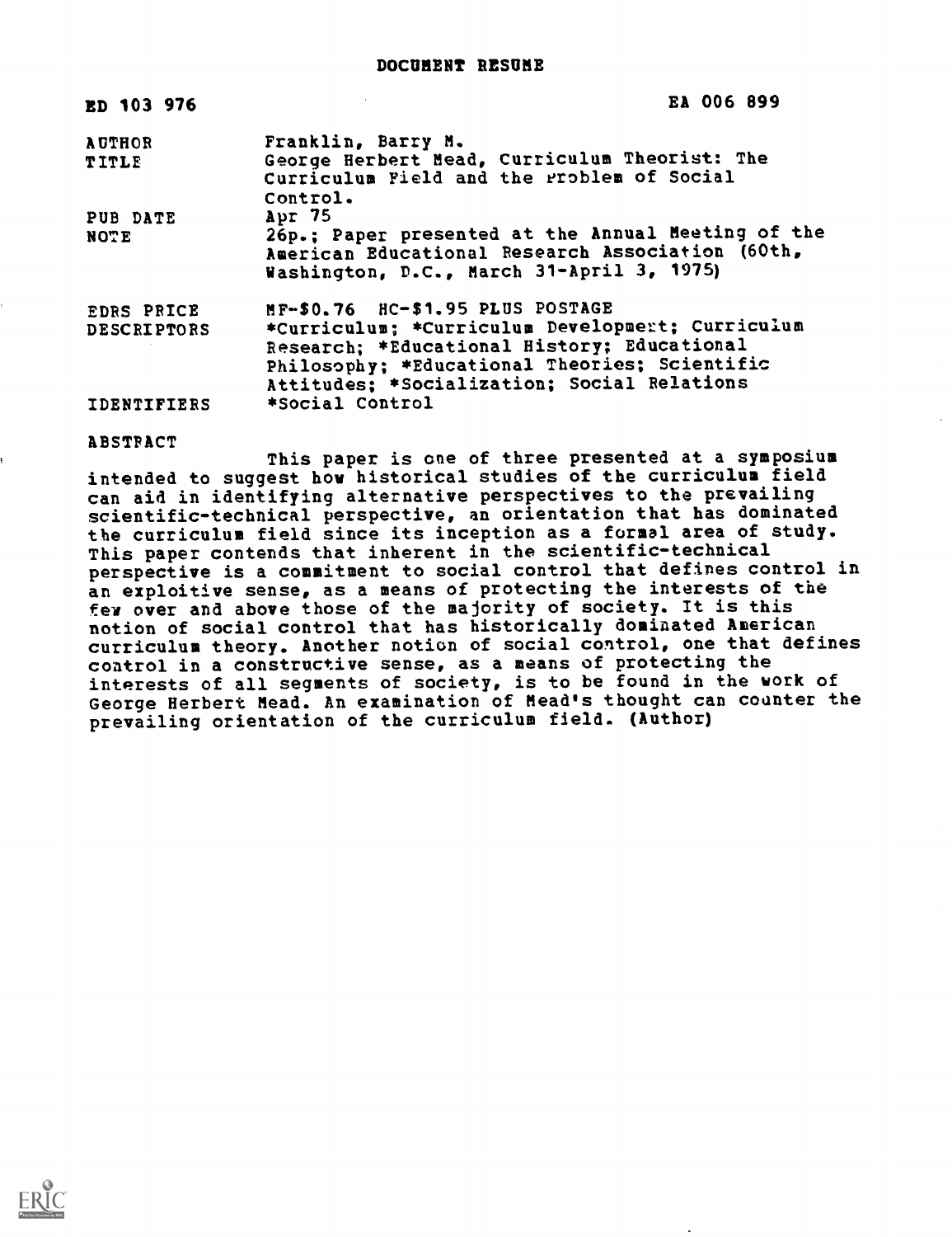$25.06$ 

 $\overline{Q}$ ED10397

 $\bullet$  $\overline{\phantom{a}}$ 

> US DEPARTMENTOF HEALTH<br>
> 1.11(41101.4 MSELFARE<br>
> NATIONAL INSTITUTE OF<br>
> COUCATION<br>
> 1.11(411) INC. STATE IN REPRO<br>
> 1.11(411) INC. STATE IN RATION ORIGIN<br>
> 1.11(411) INC. STATE IN RATION ORIGIN 1 : 1 : No. 1 : 41 : 1 : 1546 11. 11. REPRE<br>1: 1 : 1 : 11. Nacyonal institute Of<br>11.1. : No. 11. 11. 114 PR, PR, CY

 $E$  A

GEORCE HERBERT MEAD, CURRICULUM THEORIST:

THE CURRICULUM FIELD AND

THE PROBLEM or SOCIAL CONTROL

Barry M. Franklin Division of Education The University of South Carolina-Spartanburg

005 899 EA

**ERIC** 

A paper presented at the symposium, "Historical Studies within the Curriculum Field," annual meeting of the American Educational Research Association, Washington, D.C., March 30-April 3, 1975.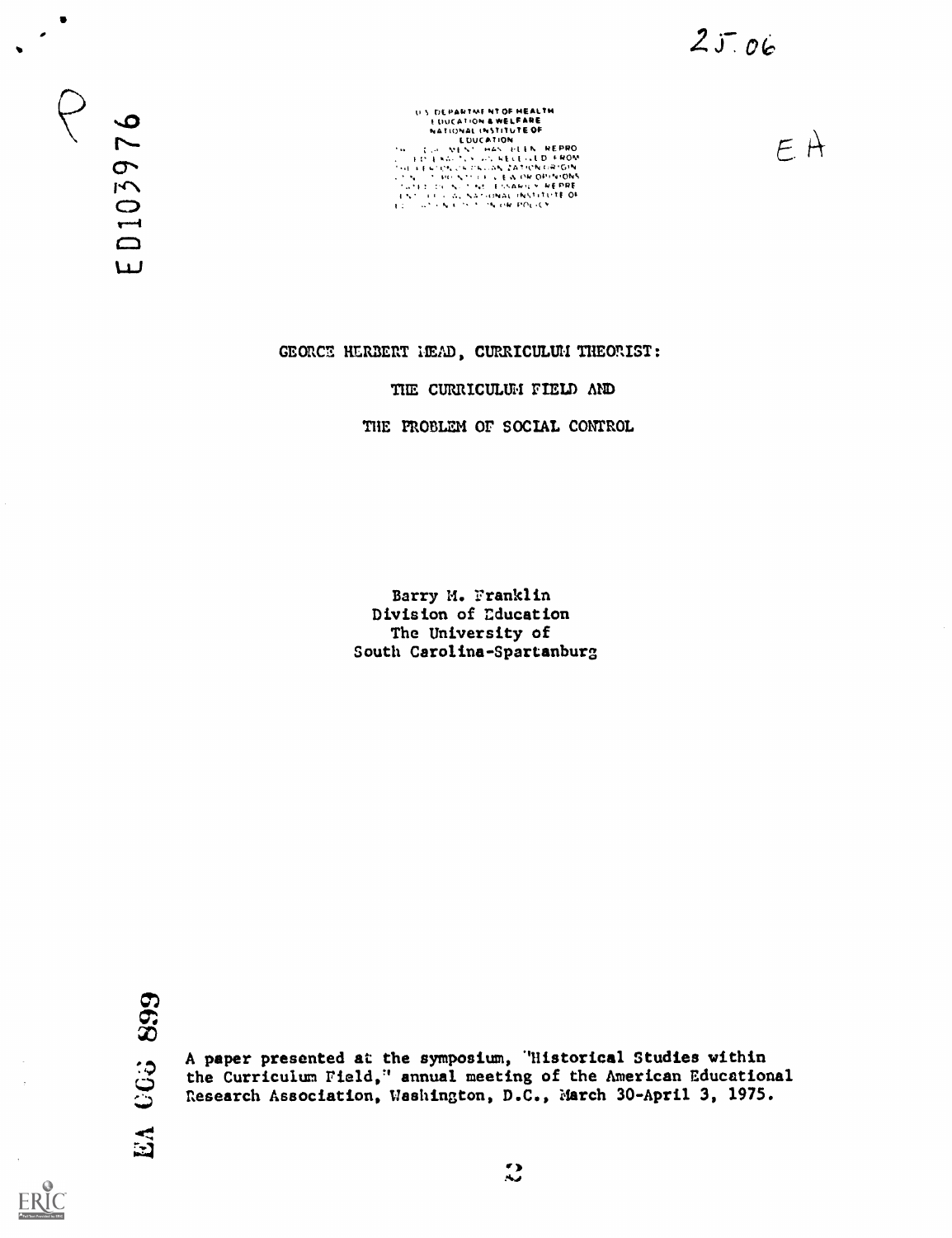Although George Herbert Mead (1363-1931) is best known for his contribu- $\sum_{i=1}^n\sum_{j=1}^n\alpha_{ij}$ tions to American philosophy and sociology, his early writings were devoted to educational issues, particularly to problems of curriculum. One critic has in fact argued that Head's initial formulation of his idea of the individual as a social being is to be found in his curricular writings.<sup>1</sup> Despite this involvement with questions of curriculum, curriculum theorists have by and large ignored Mead's work and any potential contributions that it could make to curriculum discourse.<sup>?</sup> Of paramount importance in this respect is Mead's  $r$ heor of social control, which he developed during the early years of this century. The idea of social control has, as it turns out, commanded significant influence among curriculum theorists since curriculum emerged as a formal field of study in the period between about 1913 and 1933. In fact no group of American thinkers during the first part of this century were so enamored of the idea of social control than were the formative theorists of the curriculum field. Notwithstanding this fact, however, Mead's notion of social control has had little impact on the curriculum field, either during its formative period, or for that matter today. In formulating their ideas on social control, the formative theorists of the curriculum field turned instead to the theory developed by Head's contemporary, the American sociologist, Edward  $f$ . Ross.

It is our purpose in this paper to examine Mead's theory of social control and its implications for curriculum discourse. Our focus will be on the dominant role that technological thought has played within the curriculum field and the problem this dominance has created. We will argue that this problem, which concerns the field's social orientation, is due to the influence of Ross' theory on curriculum discourse. It is our contention in this paper



 $\mathbf{C}$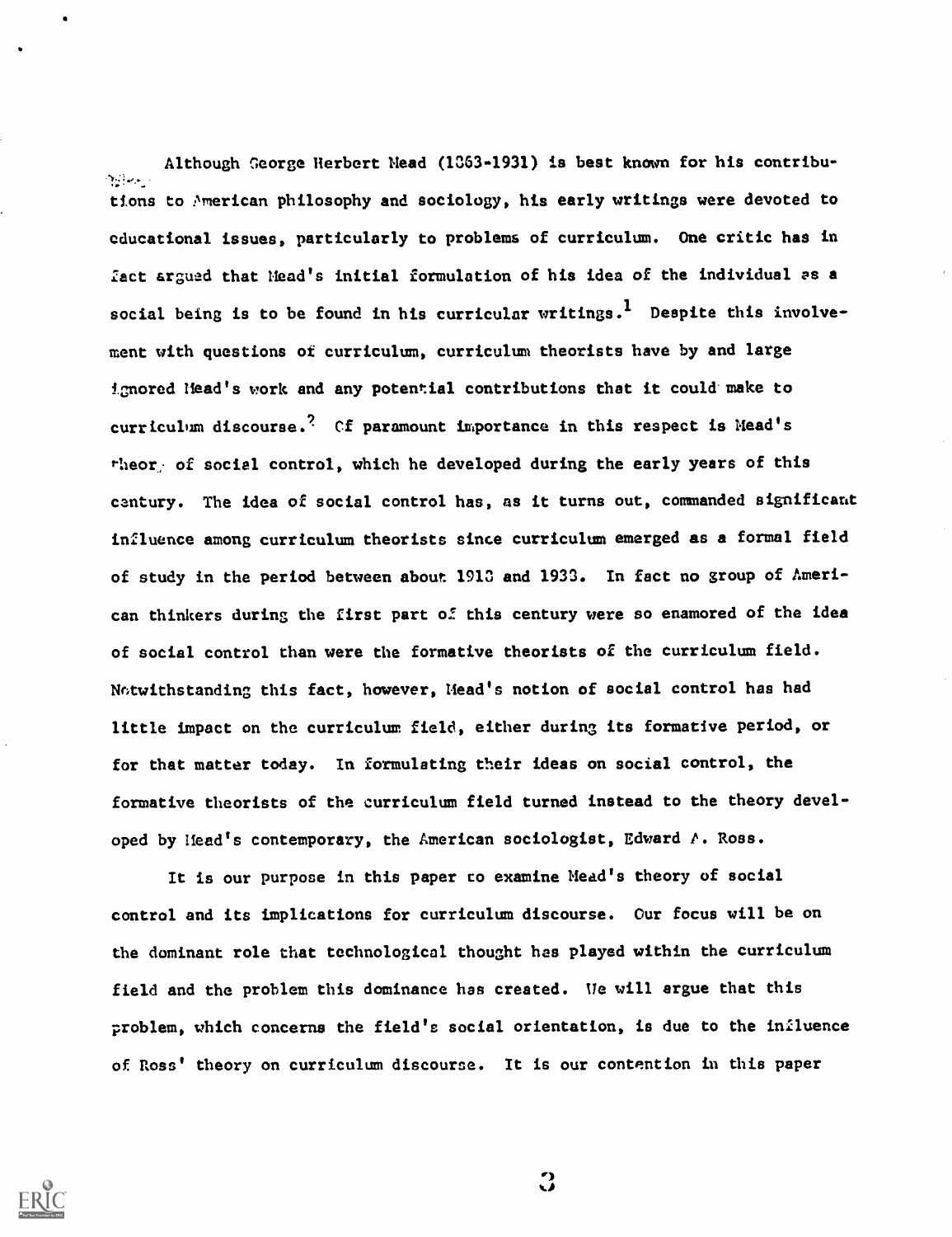that Mead's alternative perspective on social control possesses particular potential for dealing with this problem.

# Technological Thought and the Curriculum rield

Throughout its history one mode of thought has seemed to dominate the curriculum field, what we are calling technological thought or perhaps more aptly a technological-scientific perspective. It is rooted in the historic desire of curriculum theorists as well as other American educators and social scientists to obtain the exactness, certainty, and control which they have attributed to science and its methodology. To attain this control, these thirlers have attempted to model their work on the scientific method, specifically on the empirical procedures of the physical sciences. This extreme preoccupation with control and certainty has in point of fact, however, led curriculum theorists astray. They have mistakenly come to equate science with its technological applizations in industry, and consequently they have come to adopt technological models of thought into their work as representing the embodiment of science. This practice, according to Professors Herbert Kliebard and Michael Apple, manifested itself during the formative years of the curriculum field ia the emergence of scientific curriculum making and the social efficiency movement, both rooted in the industrial reform of the day, the scientific management movement. In contemporary curriculum thought, the same tendency has manifested itself in the adoption by curriculum theorists of a host of systems management procedures, derived from the systems engineering procedures of the defense industry.<sup>3</sup> Most important among these systems procedures are the behavioral objectives movement and competency based education.

The problem inherent in the dominance of these technological models has been examined most compellingly by Professors Kliebard and Apple. They argue that these models act to make the curriculum an instrument of control for the

 $\frac{1}{2}$ 



-2-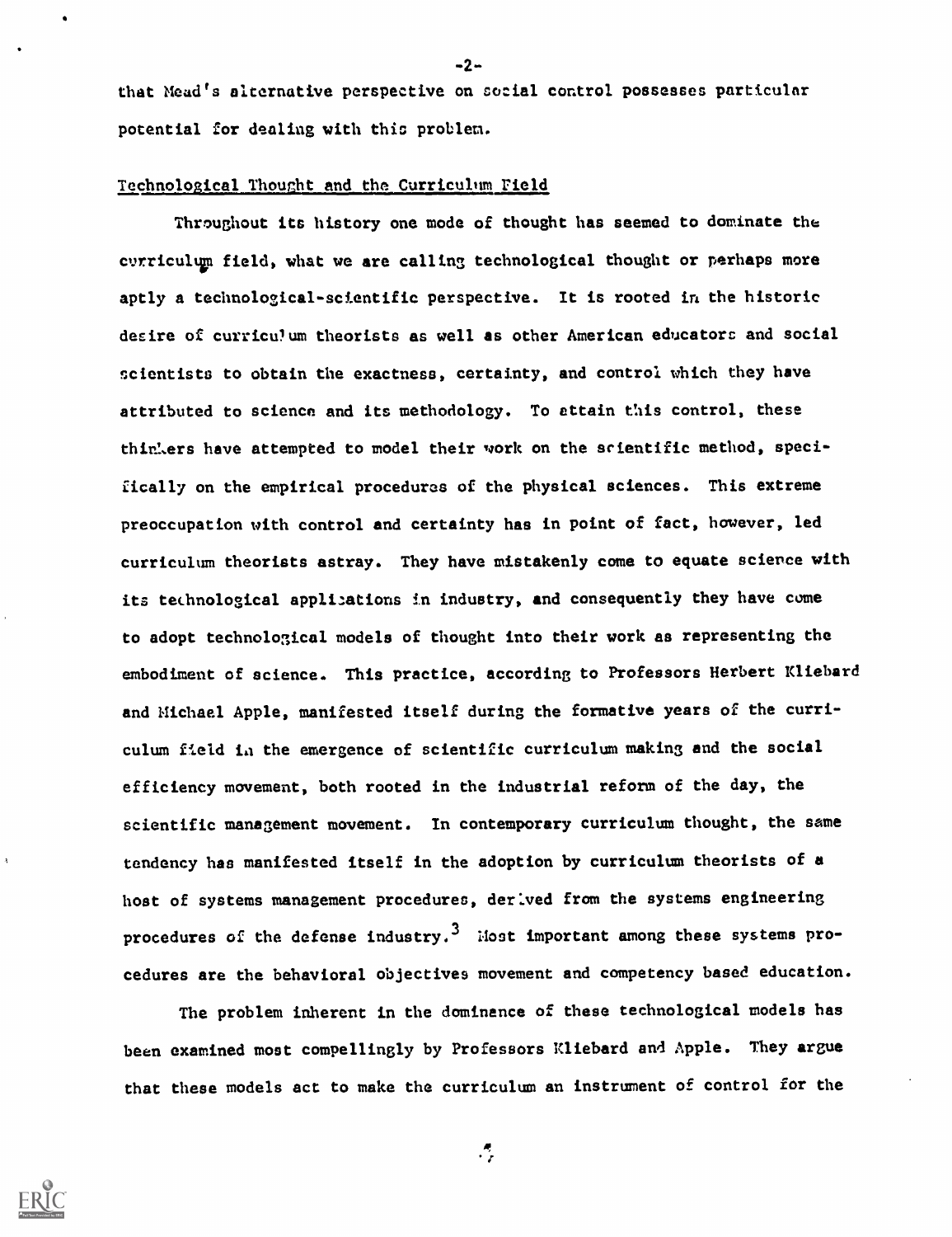creation of uniformity or homogeneity. They point out that because these models are derived from industry, they tend to conceptualize students in industrial terms, that is, as raw material to be molded into a finished and pre-established product. As such the optimal role for students within a technological curricular framework is to adapt to a uniform and predetermined pattern of hehavior, one typically specified within these systems by preselected performance standards or by behavioral objectives. 3ecause of this tendency within a technological-scientific perspective, Kliebard and Apple contend that technological models within the curriculum field reflect a profoundly conservative social orientation. They make the curriculum a potential instrument for external imposition and manipulation.<sup>4</sup>

It is our view in this paper that these models act to deny the student any part in determining his educational and perhaps even his life destiny. They act instead to mold him to a predetermined pattern of behavior, the character of which he has no input in defining. The danger inherent in these models is that they can make the curriculum an instrument of social control for exploitative ends, ends that serve the self-interest of the few as opposed to ends that meet the larger, common interest of the many.<sup>5</sup> In effect, within these models those who determine the objectives of the curriculum determine the fate of those who are subjected to the curriculum.

## Historical Poots

To understand why these technological models represent instruments of exploitation we need to look more closely at the theory of social control embedded in them. The limitations of this paper do not allow for a complete examination of this theory. We have, however, dealt with it elsewhere. In brief, it has been our argument that this theory of social control emerged out of the work of Edward A. Moss, at around the turn of this century, in

 $\tilde{\mathbf{u}}$ 

-3-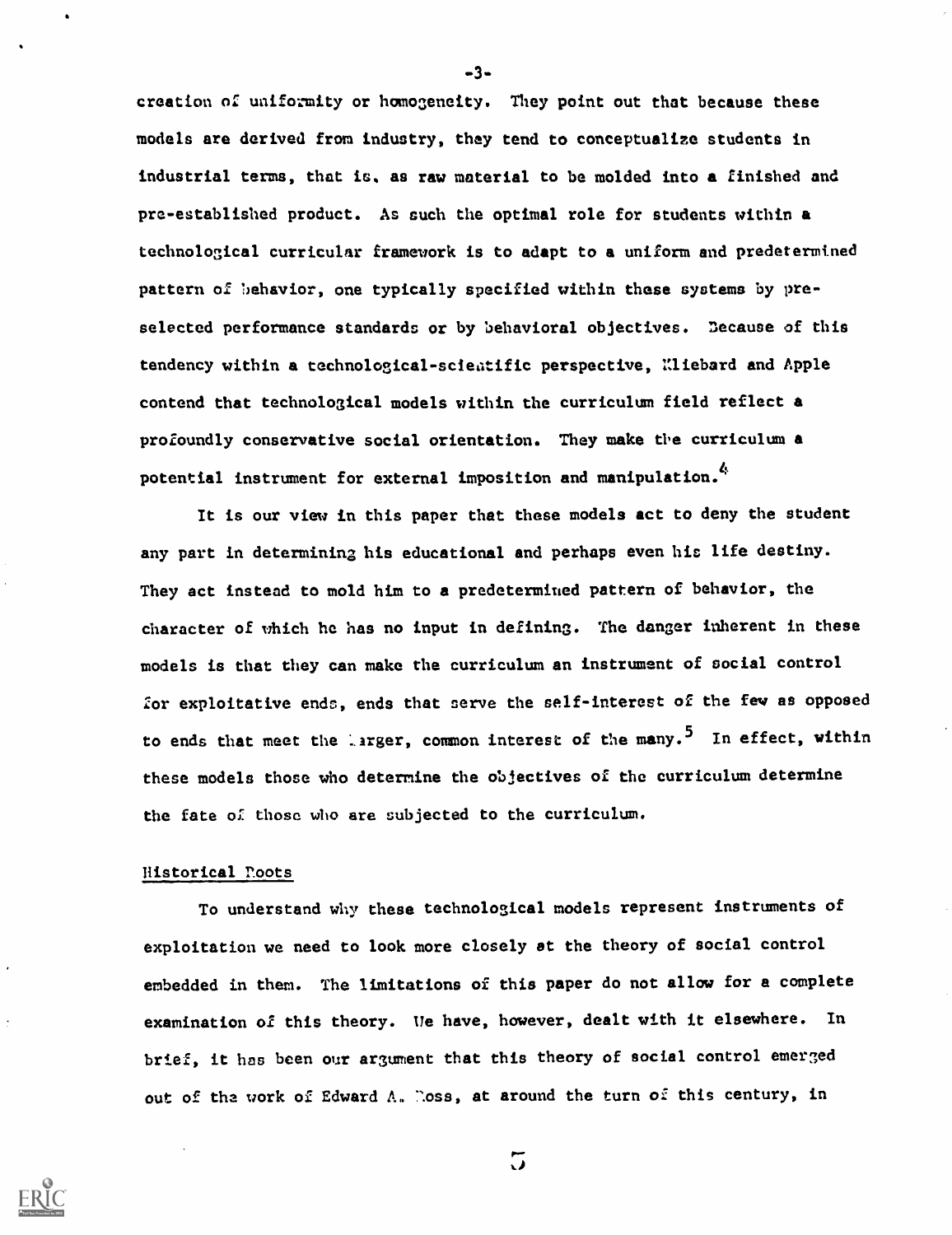response to the growing heterogeneity Ross saw in American society. Ross was concerned about the increasing influx into the population of immigrants from Eastern and Couthern Europe. He believed that they threatened the hegemony within American society of thu native, middle class of Anglo-Saxon descent. Further, he believed that these immigrants threatened a homogeneous American culture which he thought existed, rooted in the values and beliefs of this middle class. ks such his theory of social control represented an attempt to preserve the dominance of this native middle class and its culture within American society. Social control for Ross, then, was an instrument for creating social homogeneity or like-mindedness within the American population. It was this idea of social control that found its way into the curriculum field during its formative days and has since become part of the sedimented traditions of the field.<sup>5</sup>

Civen our purposes in this paper, we need, however, to look in some depth at one aspect of this theory, the psychological mechanism it employed to explain how control took place. The clearest statement of this part of the theory is not to be found in the work of Ross. Rather it is to be found in the work of the individual who adopted Ross' notion of social control into the curriculum field, Ross L. Pinney. Although less well known than, say, :ranklin Bobbitt and V. U. Charters, 7inney was one of the more important of the formative theorists of the curriculum field. His principal contribution was to spell out the social assumptions that grounded the principal organizational theories that existed within the curriculum field during its formative years.

It was Finney's belief that human learning occurred through a passive process of social suggestion. He argued that "...the fact has been too little observed and reckoned with in theory, especially pedagogical theory, that the contents of our mind is derived very largely from social sources

 $\mathcal{L}$ 

 $-4-$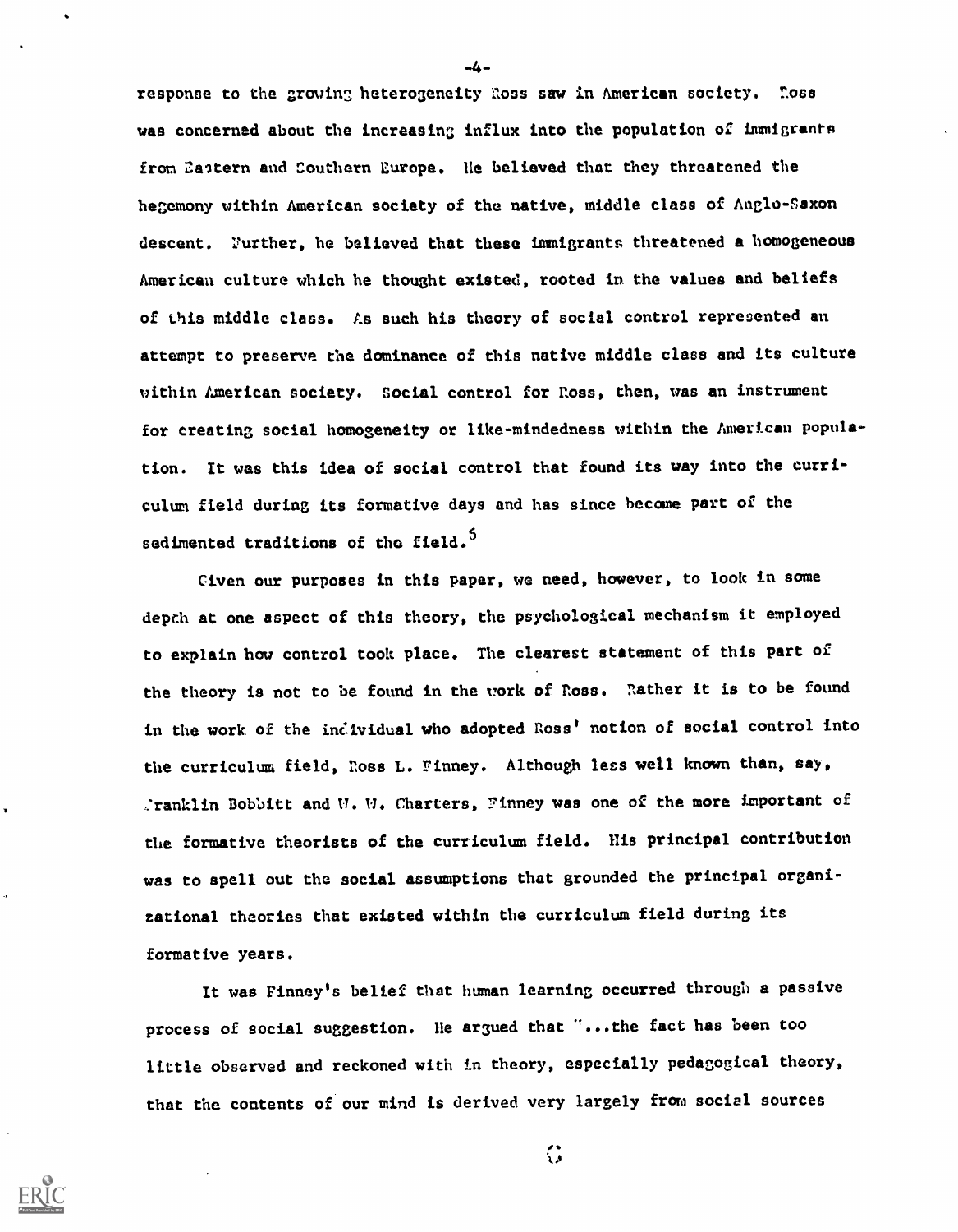through a process of relatively passive mentation."<sup>7</sup> Lased on this view of learning, Finney talked about social control in behavioristic terms as a process of conditioning. In effect Finney integrated the psychological idea of operant conditioning developed by Edward A. Thorndike into the formative theoretical roots of the curriculum field.

?inney believed that the majority of the American population, particularly the immigrant working class, was not very intelligent and consequently was not able to govern themselves within a democratic society. They needed what he called an education in 'followership" in which they would be conditioned with the habits he believed necessary for democratic living, habits which reflected the values and behavior of the native middle class. Talking about the mass of students that populated the schools, Finney maintained:

> At least half of them never had an original idea of any general nature, and never will. But they must behave as if they had sound ideas. Whether those ideas are original or not matters not in the least. It is better to be right than to be original. What the duller half of the population needs, therefore, is to have their reflexes conditioned into behavior that is socially suitable. And the wholesale memorizing of catchwords--provided they are sound ones--is the only practical means of establishing bonds in the duller intellects between the findings of social scientists and the corresponding social behavior of the masses. Instead of trying to teach dullards to think for themselves, the intellectual leaders must think for them, and drill the results, memoriter, into their synapses.

?or Finney, then, the school and its curriculum represented an instrument of social control to promote the leadership of the middle class, who he believed were the most intelligent members of society, and to insure the obedience and good behavior of the immigrant working class.<sup>9</sup>

It is this perspective on social control that is embedded in the technological models that have historically dominated the curriculum field.<sup>10</sup> It is this idea of social control, inextricably linked to these models, that makes them instruments for manipulation and imposition. It is our view that

بمر



.5..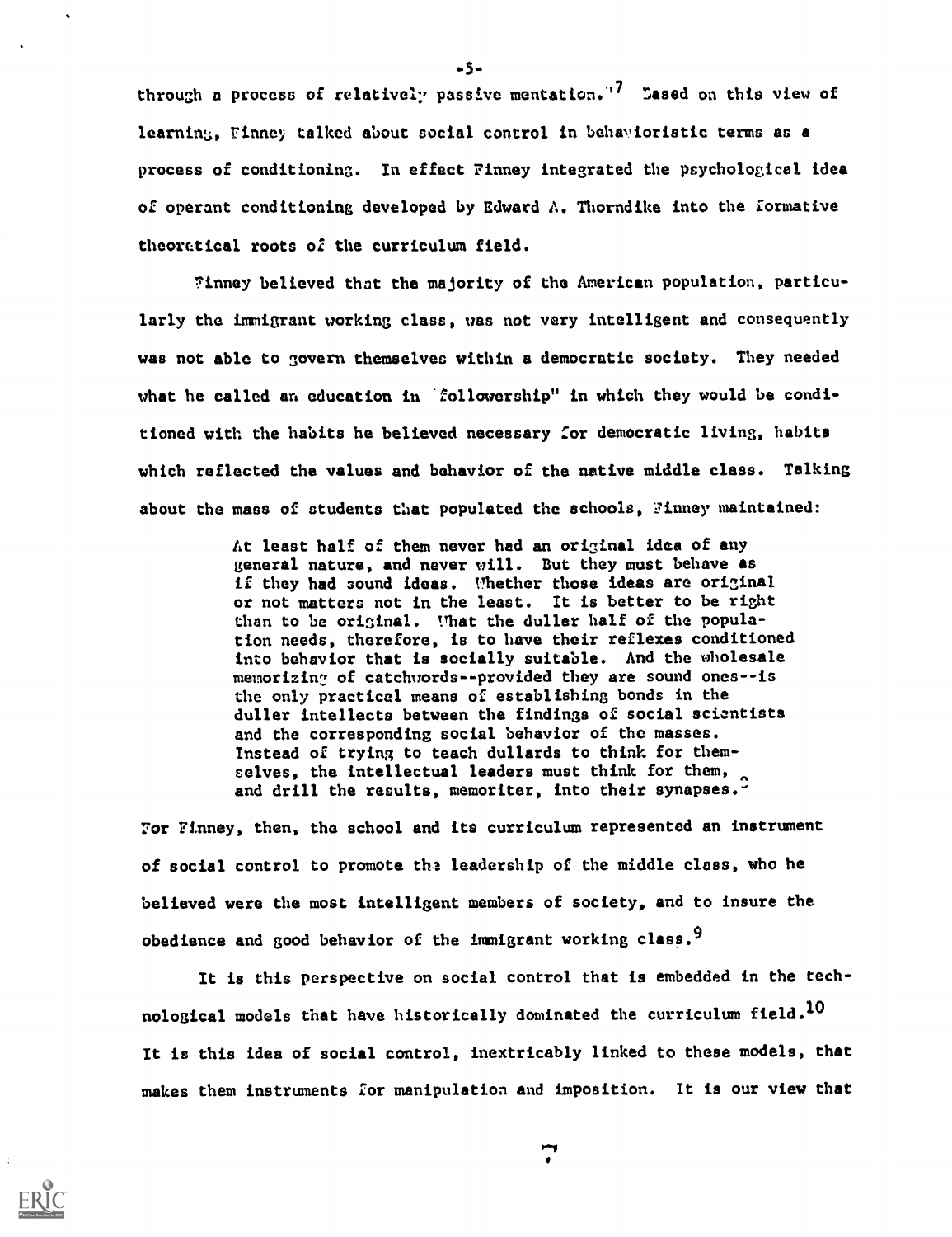we cannot relieve the school and its curriculum of its function as en agency of social control.<sup>11</sup> But we do believe that we can articulate a more constructive view of social control Lhan contained within the thought of Ross and Finney, a perspective committed to promoting the common interests of all segments of society.<sup>12</sup> It is this constructive viewpoint that is reflected in George Nerbert Mead's theory of social control, which he was developing during the very years that both foss and Finn *lere* writing.

# Mead's Theory of Social Control

Mead's theory of social control was rooted in his notion of self. Self for Mead was a concept roughly equivalent although far richer than the psychological idea of personality, the structure of norms and values that are inculcated within the individual as part of the process of socialization. Self emerged for Mead when the individual assumed the same attitude toward himself that other individuals held toward him. When Head talked about society, this emergence of self referred more particularly to the individual taking on the attitudes of the generalized other, Mead's term for the collective attitudes of the individuals that make up a given social order. $^{13}$ 

The fully developed self for Mead had two phases, which he called the "I" and the "me." The "me" represented the attitudes called for by the generalized other, that is, society. The 'I" constituted the response of the individual to these attitudes. "I" then represented the individual's particular and unique identity within social life. As such self for Mead was not a physical object, such as the brain or the body. The self was reflexive, which an object, such as the body, was not. By reflexiveness Mead meant, "...the turning-back of the experience of the individual upon himself...." $14$  That is, reflexiveness allowed the individual to treat himself as an object of which he could gain a total view or perspective. The

 $\mathbf{S}$ 

-6.

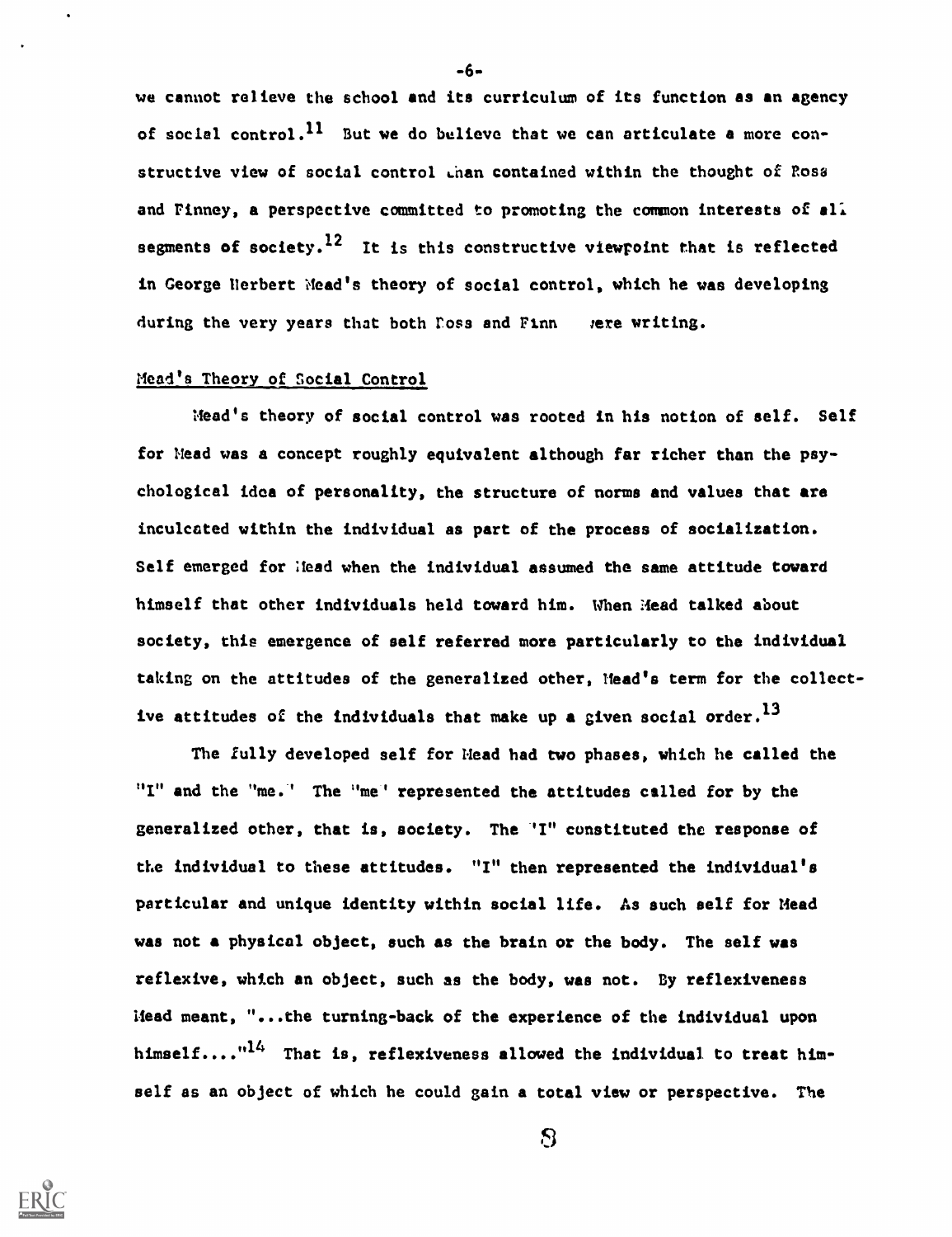body, or any object for that matter, could not do this. As Mead pointed out, the eye could see the feet, but it could not see the beck. It could not see itself whole.<sup>15</sup> The self for Mead was in effect not an object but a process. It was there insofar as it was reflexive. As a process the self was not, according to Mead's student, Nerbert Blumer, a collection of norms and values which the individual is inculcated with and which guide his behavior. In that form the notion of self would lack the qualify of reflexiveness. Norms and values are typically conceptualized as externally derived structures that the individual responds to. Doing reflexive, the self could indicate scmething to itself. This meant that the individual could do more than just react to external stimuli. Me could examine, judge, evaluate, act, or even withhold action.<sup>16</sup>

The interaction between the " $_1$ " and the "me' then represented a tension between two conflicting forces. The "I" suggested freedom, initiative, and novelty. The "me" represented certainty, consistency, and regularity. The "me" acted to instill the individual with the attitudes of his society. It attempted, in other words, to create a certain type of "I." But the "I" which emerged was always different than the "me" intended it to be. And this difference could not be predicted in advance. Once the "I" emerged, it caused the 'me" to change. A new "me" came forth, one that was more appropriate to the nature of the emerging "I" than the "me" which just previously existed.<sup>17</sup> The reflexiveness between the "I" and the "me" allowed the individual to do more than just respond to external stimuli. It allowed him to reconstruct or reconstitute their very nature.

Self for Mead emerged within a process of social interaction, and consequently the idea of society represented an important concept for him. Unfortunately Mead did not deal with the idea of society beyond simply

 $\boldsymbol{\Omega}$ 

a



-7-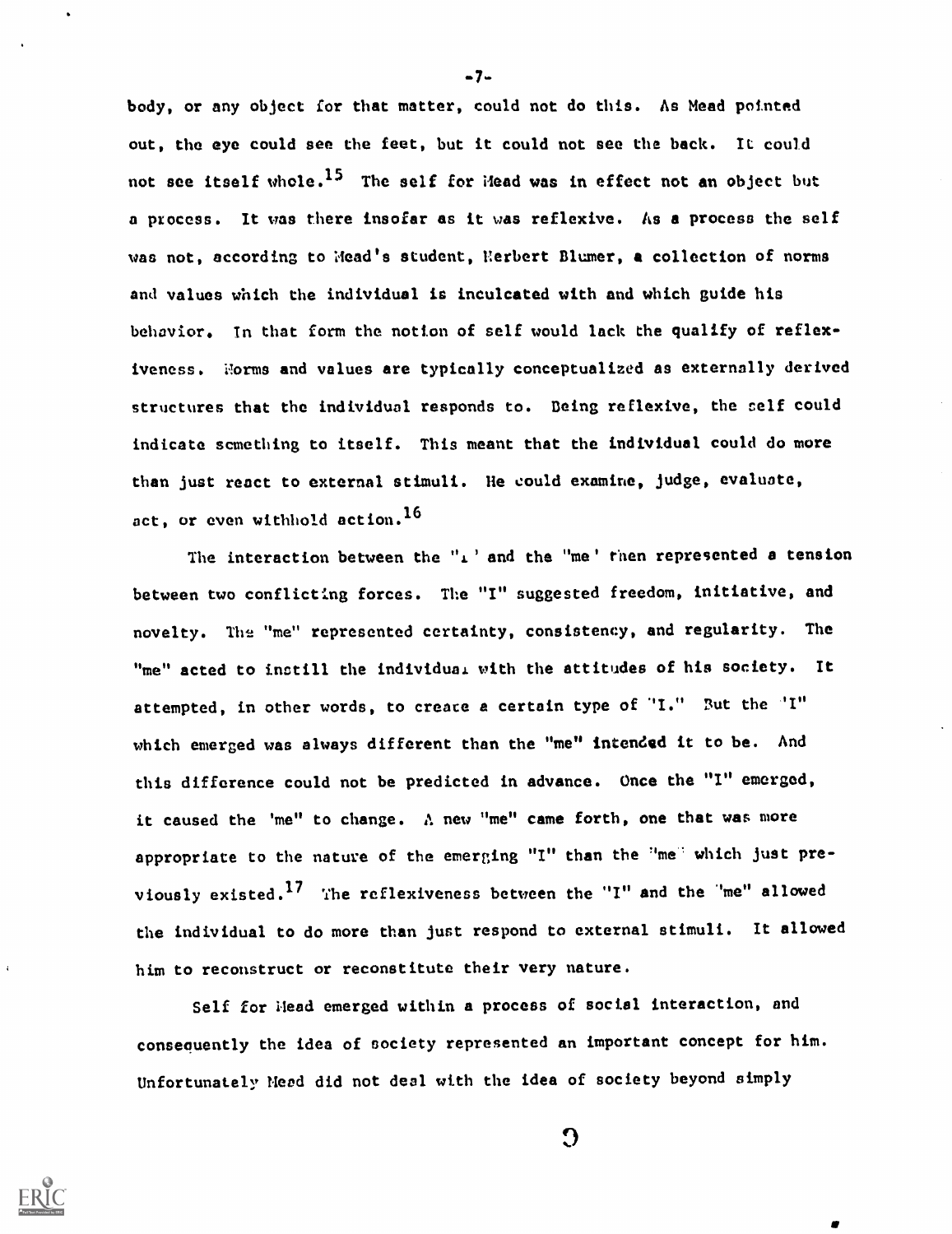positing its existence as something prior to the emergence of self. Blumer, however, has attempted to construct what appears to be Mead's thinking on the question of society. He argues that society for Mead represented a multitude of social acts or joint actions, events in which individuals acting tcgether in society mutually adjusted their conduct in response to conditions they confronted. That is, joint actions referred to the emergence of individual selves in reference to the problematic conditions of social life. Because these conditions contained known and unknown elements, the requires responses on the part of interacting individuals had to reflect both certain routinized patterns of behavior as well as novel responses. As such they called for individuals engaged in joint actions to exhibit conduct mediated by both the "I" and the "me." In other words, joiut actient celiad for conduct reflecting unique individualities that were under the control of society.<sup>13</sup> Thus inherent in Mead's notion of the self was a theory of social control, to which we will now direct our attention.

Head defined his theory of social control in terms of his notions of the "I" and the "me." By defining the limits of a socially acceptable responce for "I," "me" provided a moderating effect on "I." This represented for Mead the act of social control.<sup>19</sup> As such, social control for Mead was a natural and spontaneous psychological process that involved the functioning of the "phiso-logical" mechanism of the central nervous system. According to Mead, when the individual took on the attitudes of the generalized other:

> ...the general social process of experience and behavior which the group is carrying on is directly presented to him in his own experience, and so that he is thereby able to govern and direct his conduct consciously end critically, with reference to his relations both to the social group as a whole and to its other individual members, in terms of this social process. $20$

> > $10^{4}$

 $\mathbf{I}$ 

 $-8-$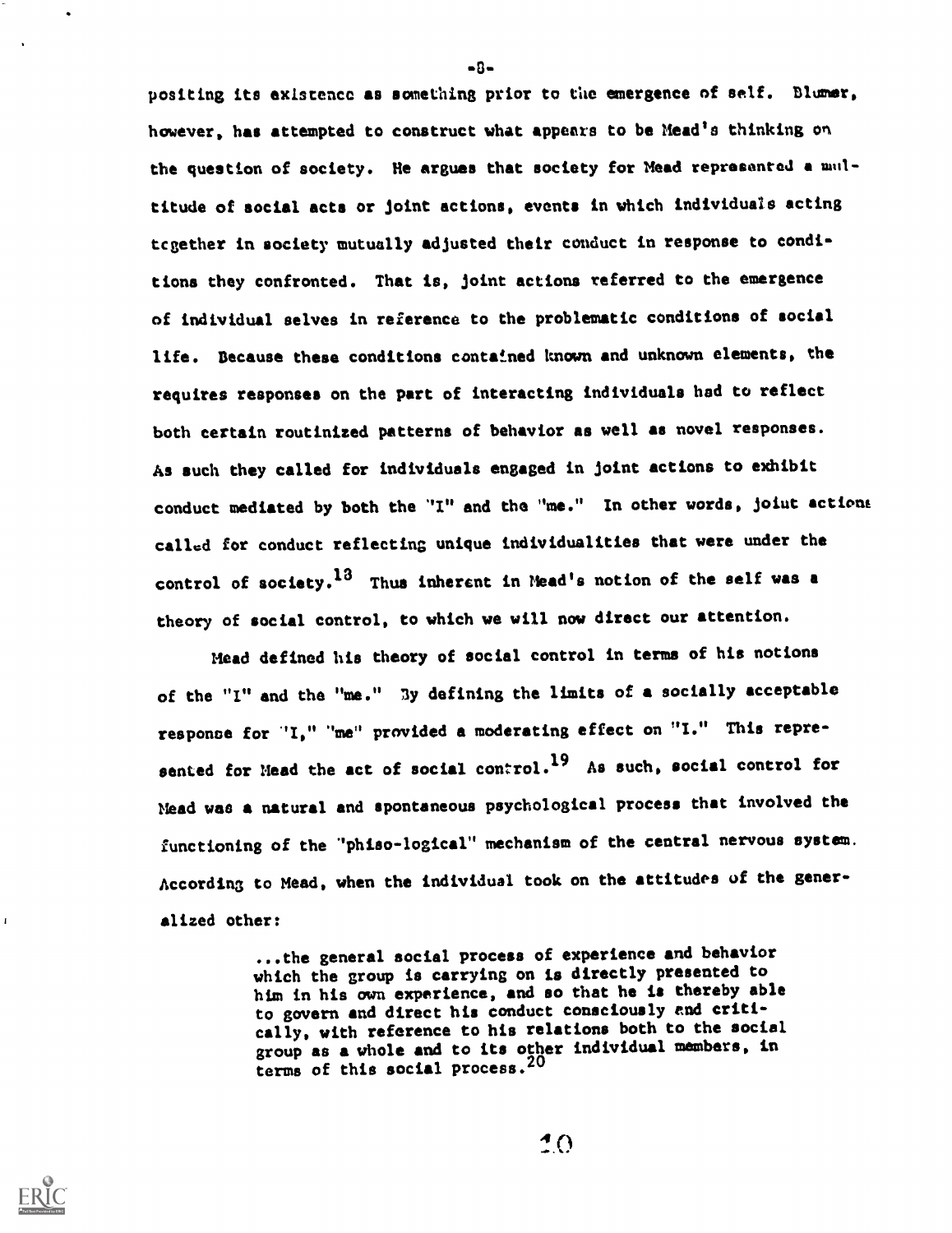In other words, the individual under social control adjusted his behavior in relation to the demands of his social group. He did this through a process of self-criticism. The taking on of the attitudes of the generalized other made the individual, according to Mead, self-conscious. But taking on those attitudes also made him self-critical. For in taking on the attitudes of the generalized other, the individual was in fact adjusting his conduct in terms of these attitudes. As Mead pointed out, "...selfcriticism is essentially social criticism, and behavior controlled by selfcriticism is essentially behavior controlled socially."<sup>21</sup>

Although social control constituted an adjustment in individual conduct, it did not, according to lead, lead to conformist behavior:

> Hence social control, so far from cending to crush out the human individual or to obliterate his selfconscious individuality, is, on the contrary, actually constitutive of and inextricably associated with that individuality; for the individual is what he is, as a conscious and individual personality, just in as far as he is a member of society, involved in the social process of experience and activity, and thereby socially controlled in his conduct.22

To understand why this control does not produce simply conformist behavior on the part of the individual, we have to turn again to Blumer's notion of joint actions. Joint actions, as we mentioned earlier, referred to those interactions that emerged out of the problematic situations cf social life. They were the events in which individuals engaged in social life took on the attitudes of the generalized other. The focus of these events, according to Zlumer, were social objects, anything that individuals could refer to or could take an attitude toward, be they physical or imaginary, concrete or abstract.<sup>23</sup> That is, social objects represented the problematic events that led to joint actions.

 $-9-$ 

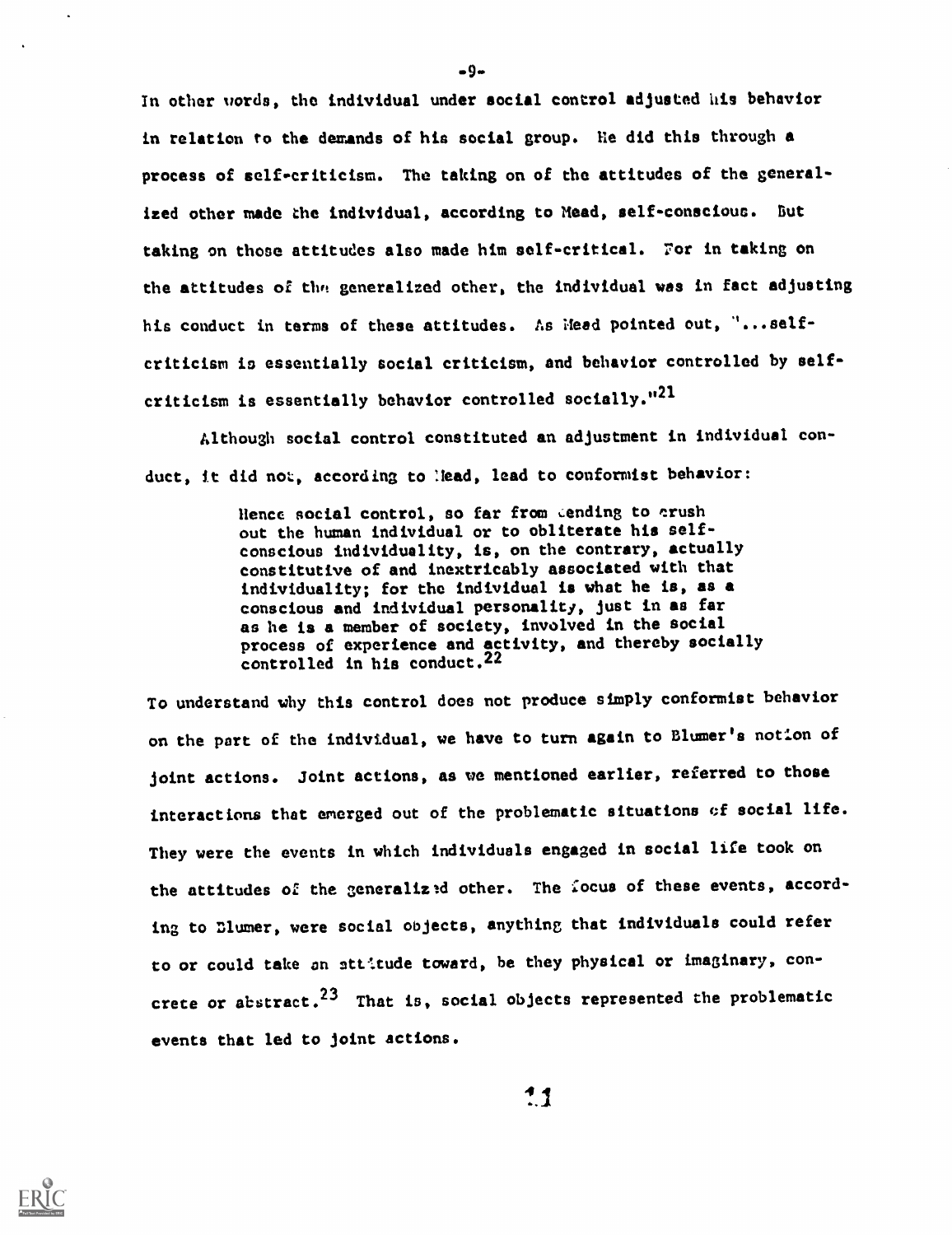Social control for Mead took place within joint actions. It was the bringing of the object into relation with the individuals participating in the joint action that constituted social control. What this meant was that social control was the defining by the individual of the object of his action in terms of an  $1$ ," which was in turn an "I" that had been brought under the supervision of a "me." That is, under social control the social object was defined by a fully developed self.<sup>24</sup> The critical factor in determining whether this control was social for Head was the degree to which each individual engaging in the joint action had a part to play in the definition of the social object:

> ...Social control depends, then, upon the degree to which the individuals in society are able to assume the attitudes of the others who are involved with them in common endeavor. For the social object will always answer to the act of developing itself in self-consciousness. Besides property, all of the institutions (of society) are such objects, and serve to control individuals who find in them the organization of their own social response.<sup>25</sup>

Social control broke down for Head when individuals within society were excluded from defining the social objects which they confronted. ?or example, Mead pointed out that a Marxist state and a political machine both constituted examples of the breakdown of social control because they both represented patterns of social organization that restricted power, the social object, in this case, to a small segment of the population.<sup>26</sup> Although one could quarrel with the correctness of Mead's reference to Marxism, his point was clear. Patterns of social organization that did not allow for the participation of all segments of society in their operation were not under social control. For social control to exist, it was necessary for all the individuals engaged in any given joint action to have some input in defining the outcome of that action.

-10-

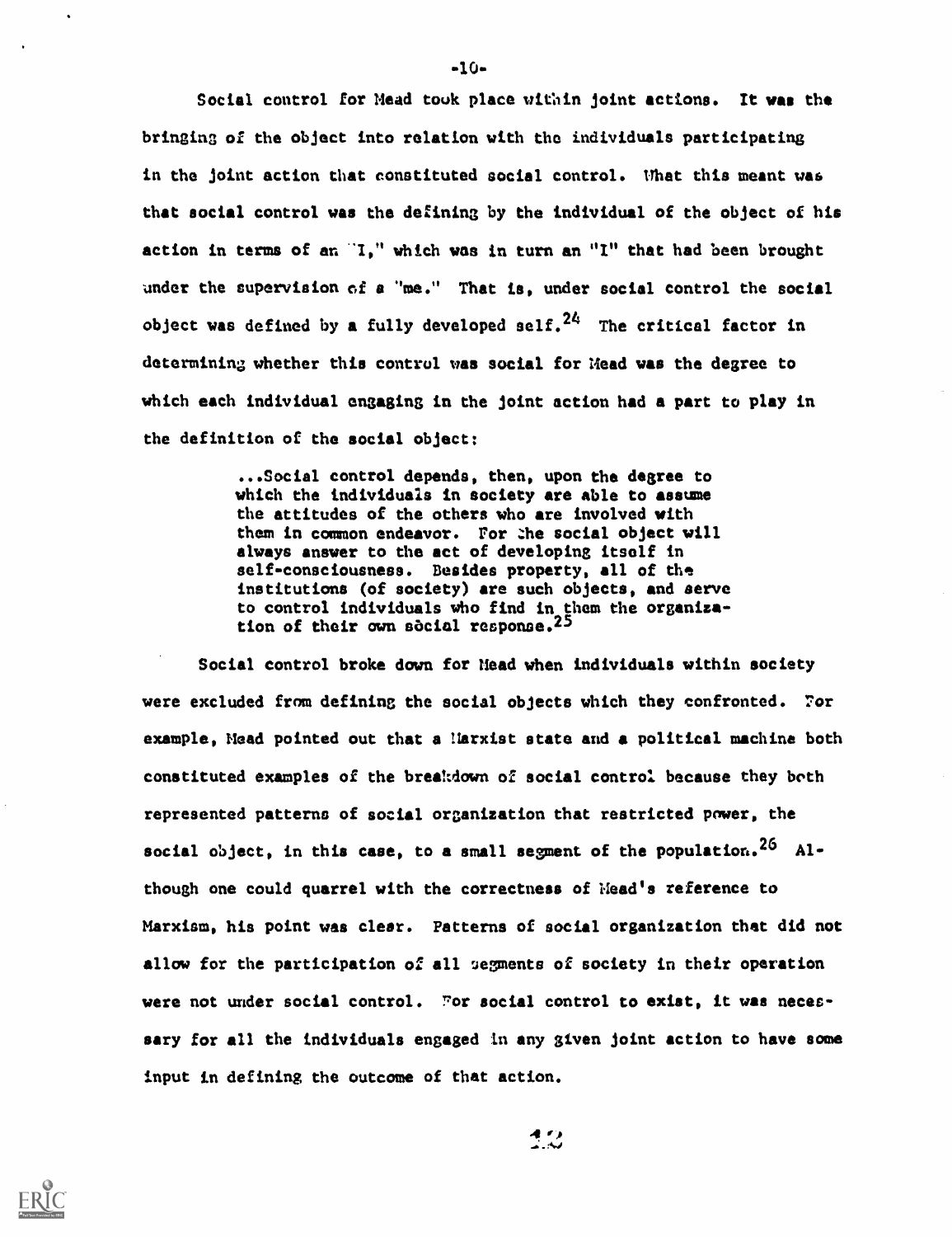## Social Control and Reciprocity

We could compare the two perspectives on social control that we have identified along several lines. But the critical issue is that of reflexiveness. It was the reflexive quality of the relationship between the 'I" and the "me" that accounted for the principal differences between Head's perspective and the perspective we have identified as prevailing within the curriculum field. Ile call this reflexive quality reciprocity, by which we mean the mutual adjustment between interacting individuals through the building up of shared expectations about a given social object.<sup>27</sup> In talking about these expectations as being shared, we are trying to convey our view that they represent more than common expectations. That is, they represent not only agreement but agreement that emerges out of the input of all persons engaged in a given interaction.<sup>23</sup> As such reciprocity refers to the ability of the "I" of interacting individuals within a joint action to play a part in constructing the shared definition of the social object which represents the outcome of the joint action.<sup>29</sup>

The notion of reciprocity we are talking about here represents a counter viewpoint to the behavioristic orientation we identified in the theory of social control held by Ross and Finney. The source for lead's notion of reflexivity, his formulation of the principle of reciprocity, was Dewey's critique of the reflex arc theory in psychology. Although there is some evidence to indicate that Head himself had developed a principle of reciprocity prior to the appearance of Dewey's critique, it was this critique that Head explicitly referred to in defining his idea of reflexivity. 30 Dewey's ccncern in his article on the reflex arc was with the inadequacy he saw in the concepts of stimulus and response in the psychology of his day. Ile argued that the metaphor used to conceptualize the relationship between

13



 $-11-$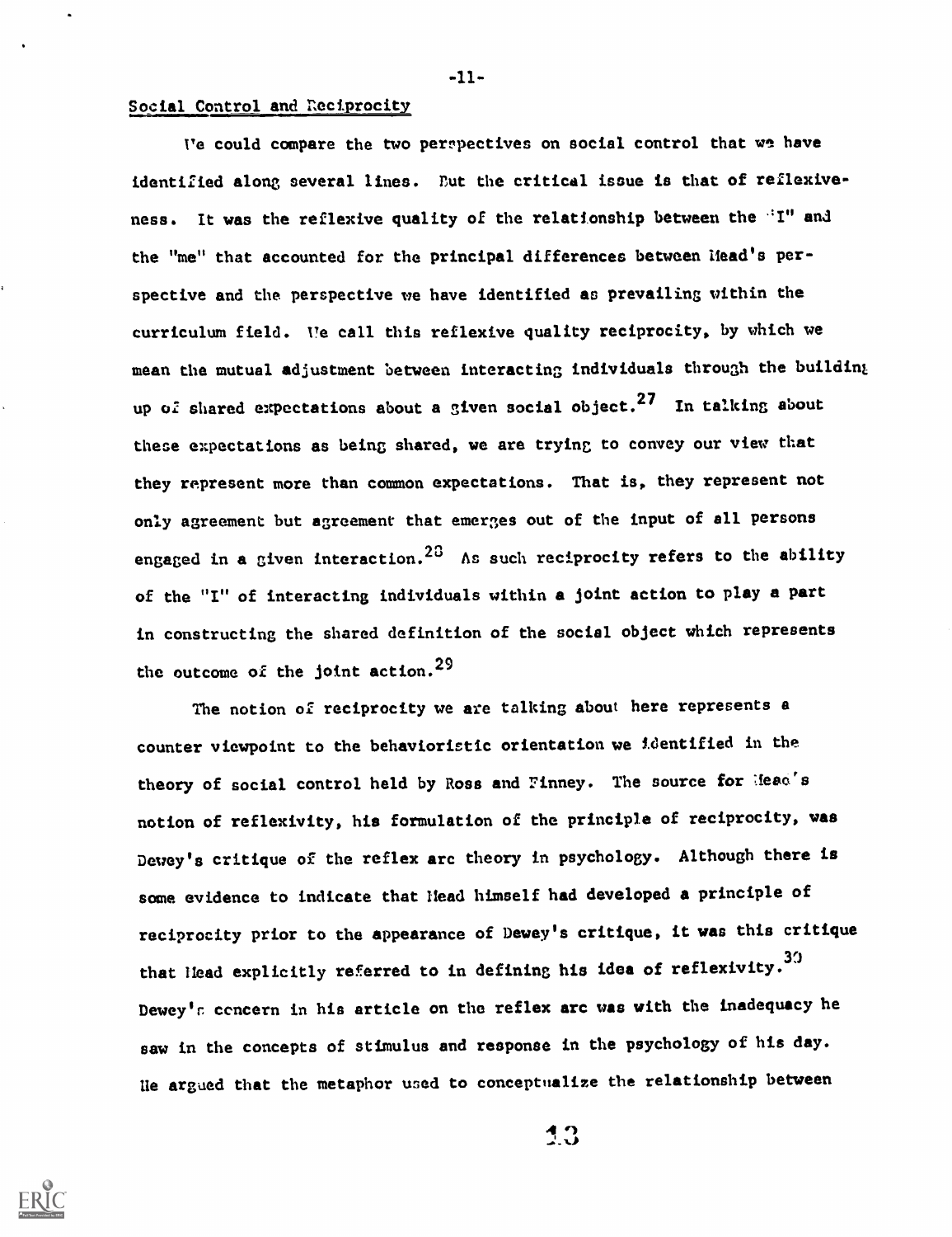the stimulus and the response, the reflex arc, was faulty. It conceptualized human action, he believed, as simply the organism's response to sense stimuli. This was the case because the metaphor posited a separation between the stimulus to action and the organism's response. Dewey believed that this view of a hard and fast distinction between the stimulus and the response could not be made. For Dewey the stimulus and the response were not separate entities but rather two phases of the same coordinated action which functioned together to "maintain" and to "reconstitute" the action. For Dewey a more appropriate metaphor than the reflex arc was the circuit. Employing this metaphor, Dewey defined a mutual interaction and influence between these two phases. Not only did an external stimulus bring about a response within the organism, but the very response of the organism acted reflexively on the stimulus to alter its character.  $31$  Human action for Dewey included more than just the response of the organism to sense stimuli. It included in addition the organism's reconstruction of the stimuli.

It was this viewpoint which Head expressed in talking about the reflexiveness between the phases of the self and beLween individuals engaged in joint actions:

> 'hatever we are doing determines the sort of stimulus which will set free certain responses which are there ready for expression, and it is the attitude of action which determines for us what the stimulus will be. Then in the process of acting we are constantly selecting just what elements in the field of stimulation will set the response successfully free. We have to carry out our act so that the response as it goes on is continually acting back upon the organism, selecting for us just those stimuli which will enable us to do what we started to do.  $32$

In the context of social action, liead viewed the relationship between the "I" and the "me' as well as between the individual and society in terms similar to Dewey's conception of the interaction between the stimulus and the response. Not only did the "me" stimulate the 'I" to respond in a certain way, but the



-12-

 $7.7$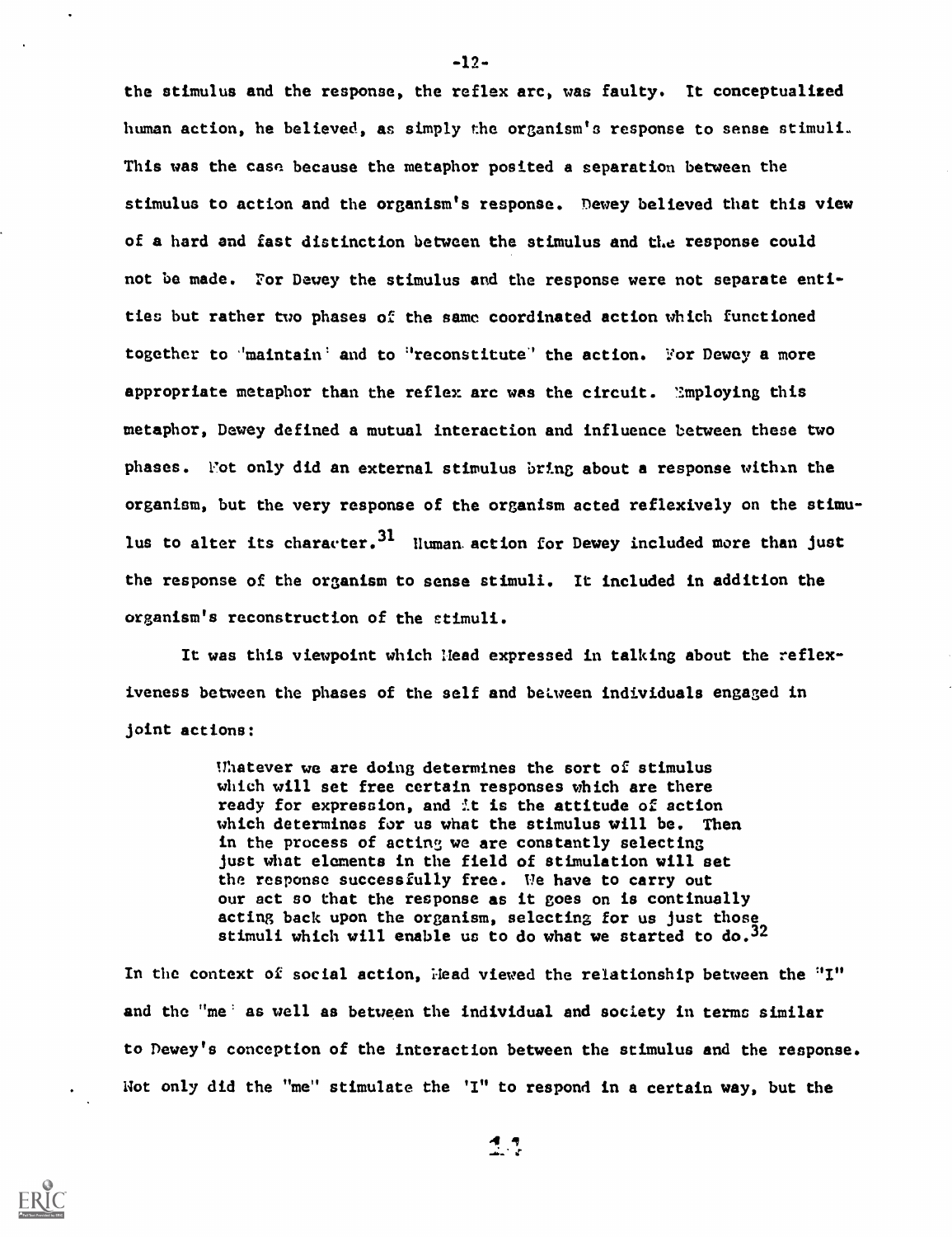very response of the "I" altered the nature of the 'me." And not only did the demands of society for a certain type of behavior or certain attitudes cause a response in the individual, but the response of the individual altered the nature of these social demands. These demands came to reflect in part the commitments and orientations of the individuals responding to them. In effect, then, social control for ifead involved the individual in a process of defining and constructing certain aspects of his social reality, specifically the attitudes and patterns of behavior he would adhere to as a member of society.

# Implications for Curriculum Thought

The importance of Mead's work for the curriculum field lies in the fact that Mead is quite explicit about the educational and curricular implications of his theory of social control. Mead, as we mentioned earlier, had a long standing interest in problems of curriculum. During his early years at the University of Chicago, Mead assisted Dewey in the development and operation of the Laboratory School as well as serving as editor of The Elementary School Teacher. It was in this latter capacity that Mead articulated his principal educational concern, that of mediating between, on the one hand, the needs of society and, on the other hand, the interests of the child. $33$  The curriculum could mediate these seemingly different ends, Mead believed, by serving as a forum for the development of the self.  $^{34}$  As such the curriculum would be an instrument of social control. Its function would be to provide the individual with experiences of self definition, which were rooted in individual interest, and with experiences of mutual adjustment, which reflected the needs of society, toward the end of attaining a public and shared, that is, a reciprocal, social perspective.

In his lectures on the philosophy of education, lead pointed out that

15



-13-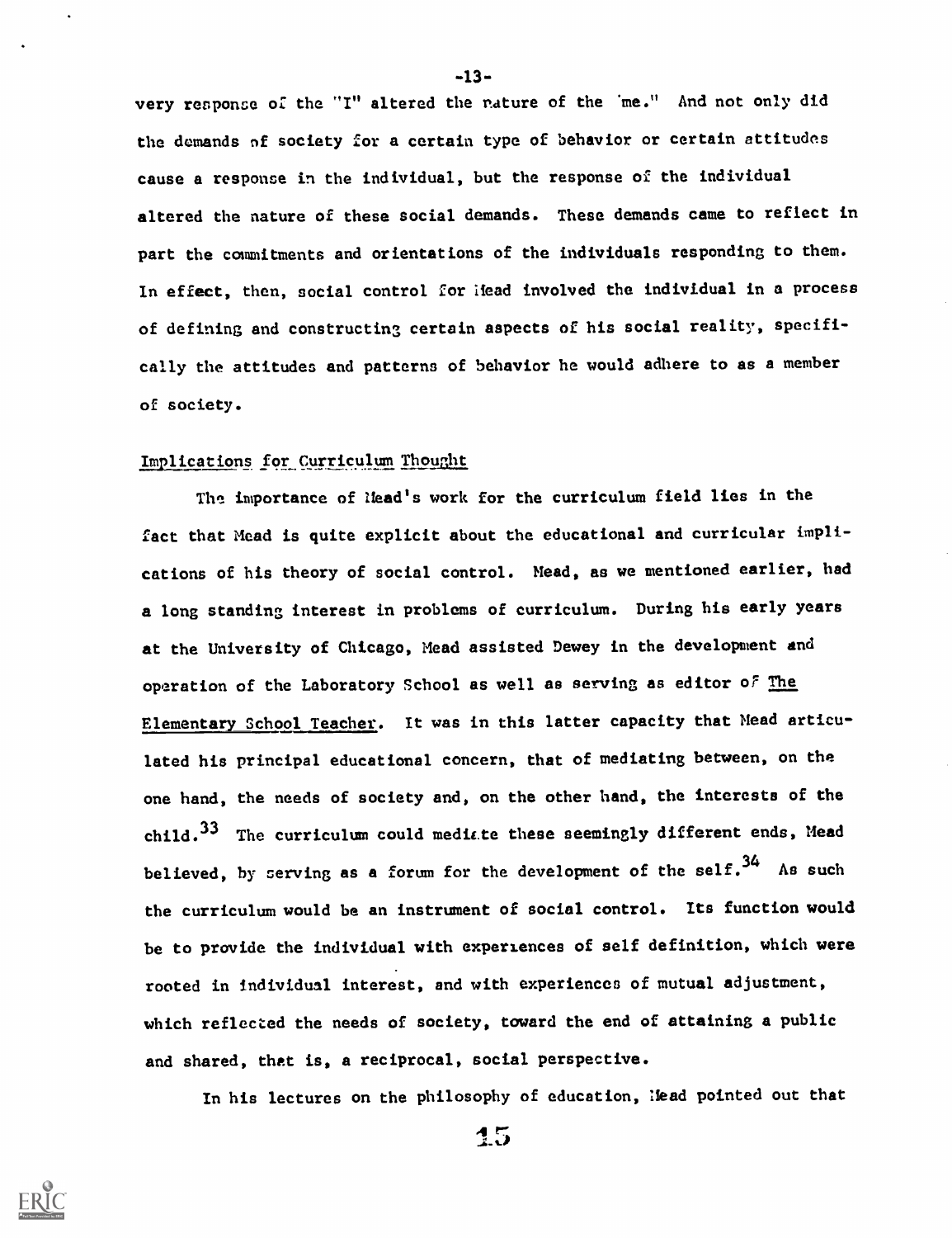social objects, such as attitudes and patterns of behavior, were secial constructs which the individual himself helped to define. It was for Mead the function of the school and its curriculum to teach the child to construct these social objects:

> The child on the other hand is not only taught to react properly, but also to construct the object toward which he acts--e.g., to recognize the money of another, as belonging to, as the ''property" of another. Thus the child learns why he acts, and why he does not, etc. There is with the child a\_conscious construction of the object as of "property. $135$

The value of Mead's work is that it provides for an alternative viewpoint on the social function of education, particularly on the role of the curriculum as an instrument of social control. At about the same time that curriculum theorists such as Finney were integrating a perspective on social control into the formative roots of the field that would establish the dominance of technological thought, Mead was articulating a far different perspective. Although this perspective has historically been ignored by curriculum theorists, it is a viewpoint that is vitally needed today. American social thought, particularly our understanding of the psychological principles of social control, has developed over the last 7D years far beyond the ideas of Ross. But our contemporary views on the question of social order continue to ignore the need for reciprocity.<sup>36</sup> Thus we continue our historic tradition of viewing socialization and social control as processes of conditioning.  $37$  Despite the growth in our understanding of how individuals influence each other at the psychological level, we have in our contemporary social and educational thought reified our notion of personality. We do not view it as a reflexive process but instead as a structure made up of certain attitudes and values. We view the personality, the element that socializes the individual, as a pre-established and externally derived

-14-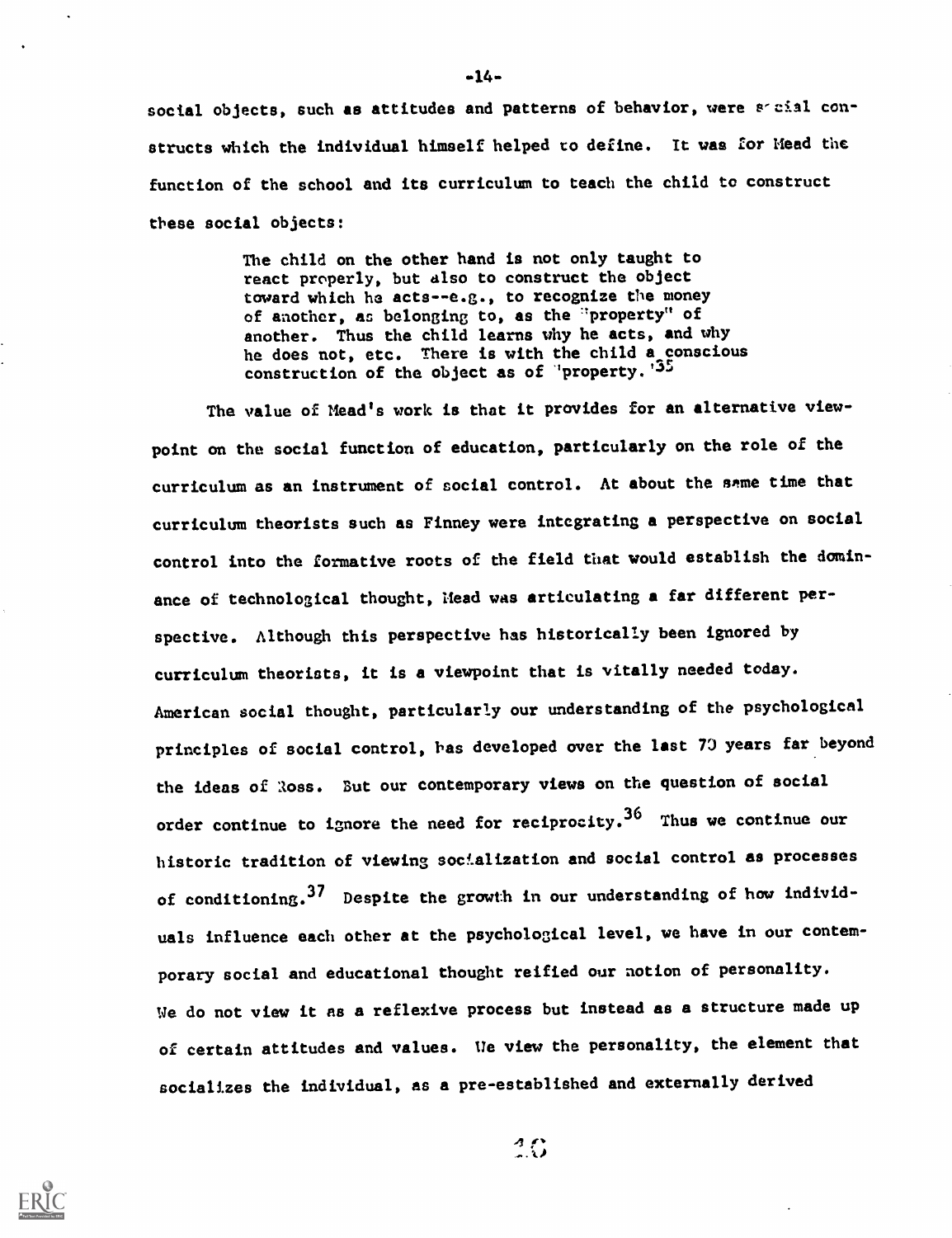entity that is instilled into the individual. There is little or no room for the individual construction of the socializing element which we saw in Mead's notion of the 'self.' Although all variations of this contemporary viewpoint do not employ a strict behavioristic psychology, they all tend to view the individual as simply a responding organism.  $33$ 

In making this assertion about our contemporary thought, we seem to be ignoring the impact of Dewey's ideas on the curriculum field. On the face of it Dewey's conception of education as the "reconstruction or reorganization of experience" on the part of the individual would seem to provide for the principle of reciprocity which we claim is missing in our contemporary curriculum discourse.<sup>39</sup> But unlike Mead's theory of social control, Dewey's ideas have already found their way into the curriculum field through the child's needsinterests tradition of selection and organization. Thus Dewey's ideas of "reconstruction" offers us a direct link with the principle of reciprocity without necessitating our introducing a new figure and a new perspective into the field, in this case Mead and his theory of social control. But when Dewey talked about the idea of social control, he focused his attention less on the reciprocal interaction between individuals and more on the resulting adjustment in attitude and behavior, which he called the 'socialized mind."<sup>40</sup>

As a result of this concern with the outcome as opposed to the process, Dewey's theory of social control takes on a certain vagueness. It remains unclear, despite a careful reading of Dewey's statements on social control, whether or not his theory allows for the principle of reciprocity. $41$  The real difficulty in this respect, however, may not be with Dewey. It seems to be the case that Dewey and Mead were not really in disagreement about the nature of social control. Rather it seems that Dewey chose not to emphasize ideas, such as self and reflexivity, which Mead had first articulated. $42$  The real difficulty may lie with those theorists who popularized Dewey's thought within the

-15-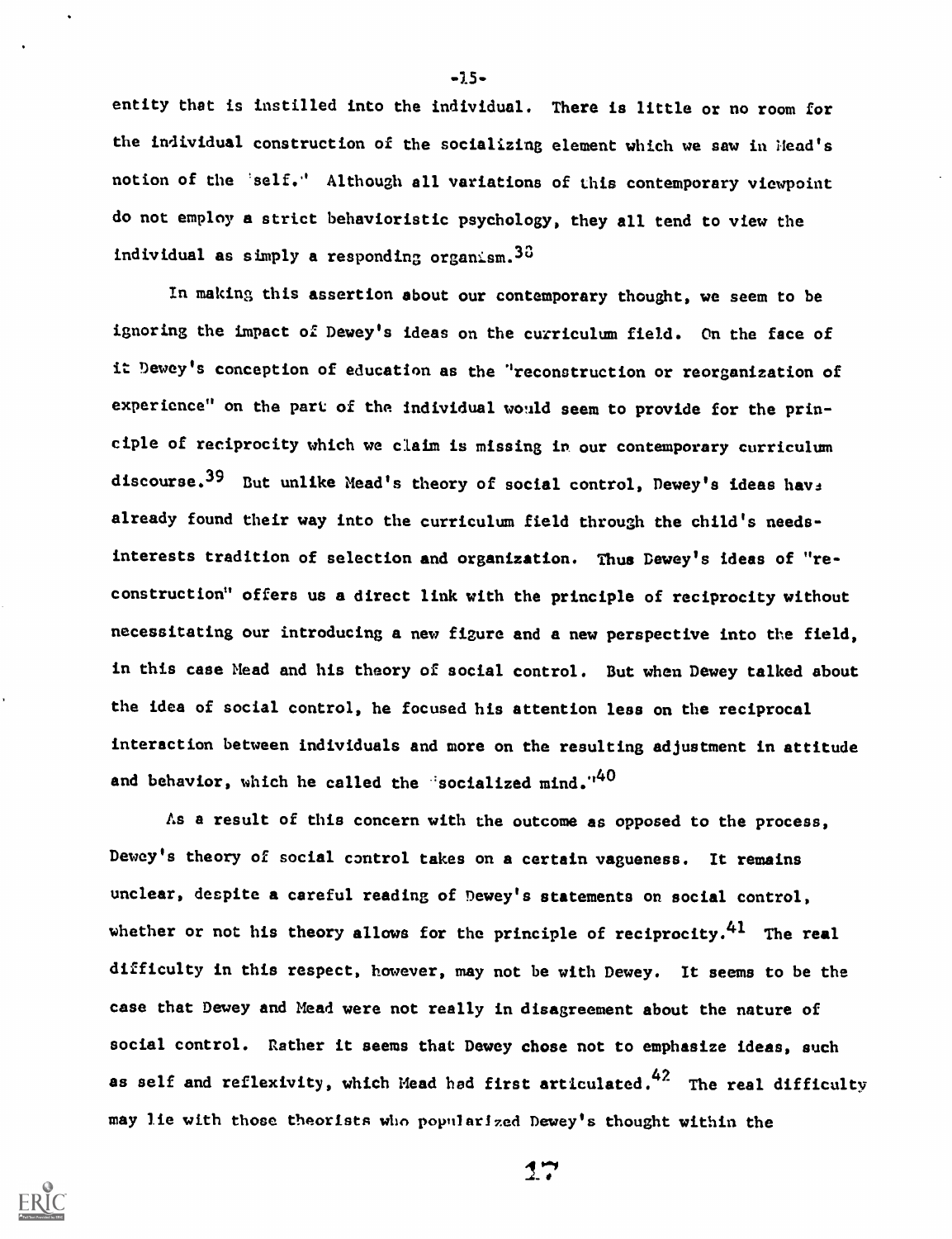curriculum field. When we turn to theor formulations, we find explicit indicators of the absence of reciprocity. William Heard Kilpatrick, Dewey's principal popularizer, adopted as his explanation of the learning process Thorndike's Law of Effect, the mechanism of conditioning that represents the antithesis of the principle of reciprocity.<sup>43</sup> Similarly, Kenneth Benne, the theorist responsible for the integration of Dewey's thought into the contemporary humanistic education movement, employed a mechanistic language to talk about educational activity that is similar to the language system employed by the advocates of a technological-scientific perspective within the curriculum field. Although Benne talked about the need for individual input in the formulation of social policy, he has been criticized for viewing socialization as a process of "cultural induction" that denies the principle of reciprocity that we have been developing within this paper.<sup>44</sup>

-16-

There are, however, indications that Dewey's seeming neglect of the principle of reciprocity may reflect more than vagueness or a lack of emphasis on his part. Recent reinterpretations of Dewey's thought, particularly his political ideas, by several revisionist historians of education suggest that Dewey defined social control as an instrument of cultural imposition in much the same way that "oss and Finney did.<sup>45</sup> It may just be that Dewey's notion of the "reconstruction of experience" did not in fact provide for the principle of reciprocity. If this is the case, it may turn out that such popularizers as Kilpatrick and Benne were not distorting Dewey's thought. They may in fact have indicated its authentic meaning. In any event this uncertainty about the meaning of Dewey's notion of "reconstruction' makes it doubtful that we can find an alternative viewpoint within his philosophy to supplant the theory of social control that prevails within the curriculum field.

The problem this lack of an alternative viewpoint on social control poses for the field can be seen if we turn to the humanistic education movement, the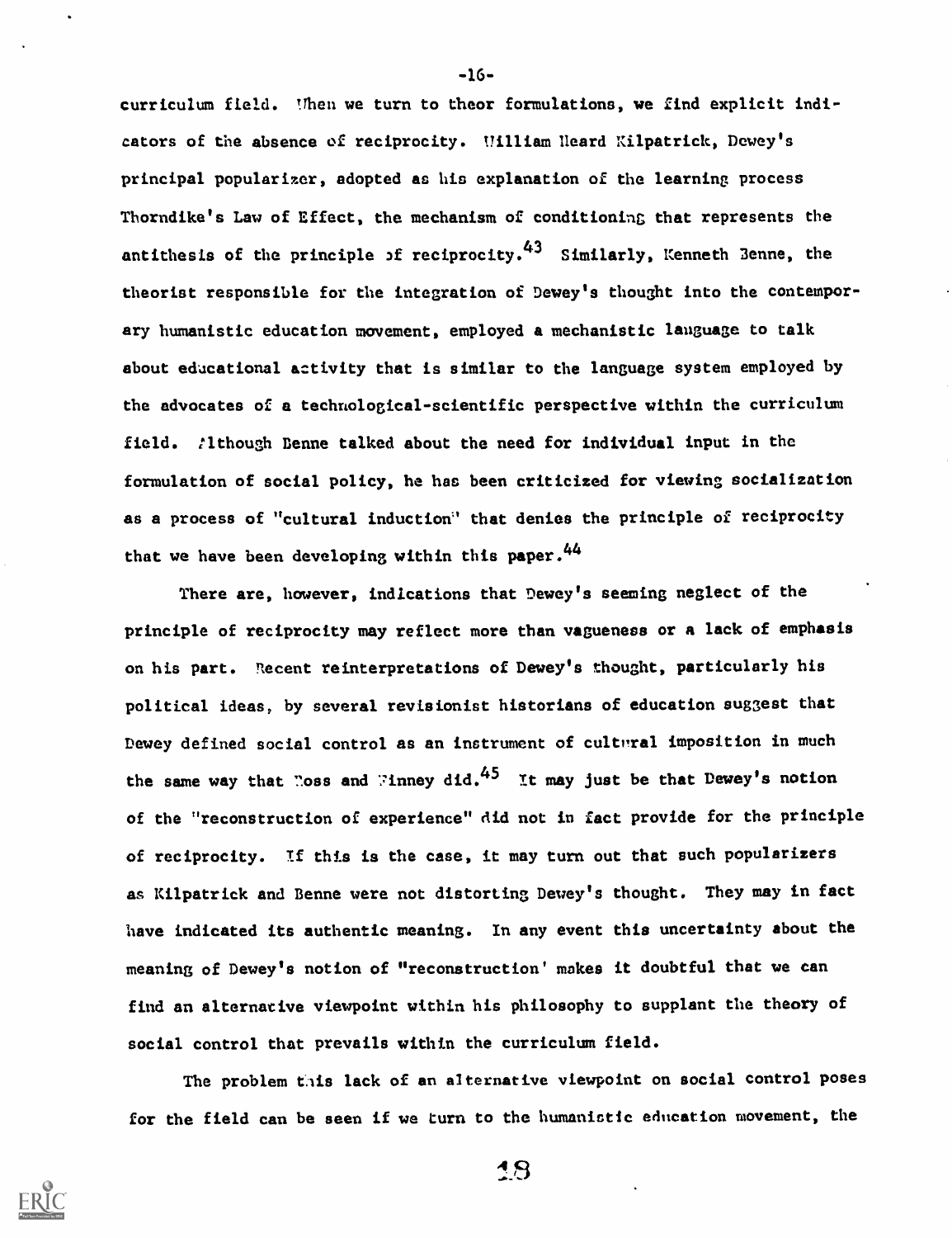contemporary variant of the child's needs-interest tradition of curricular organization. Rooted in both Dewey's thought and in psychoanalytic theory, this curricular movement seems to offer a compelling challenge to the manipulative ends iaherent in the technological models that now dominate the field. 7.ts commitments to creating an environment of freedom, openness, and trust seem to represent the antithesis of the commitments of technological thought to control, certainty, and uniformity.  $45$  A deeper examination of this movement suggests, however, that the differences may be more apparent than real. Ve have already indicated that the Deweyian tradition within this movement did not seem to allow for the principle of reciprocity we consider critical in countering the dominance of the technological-scientific perspective. Inherent, however, in the technique of psychoanalysis, particularly in the therapist-client relationship, is a notion of reciprocity. The individual in therapy is engaged in a self-reflective activity designed to allow him with the assistance of the therapist to recall and to understand his distorted conceptions of his past experience, the distorted conceptions that led him to therapy in the first place.<sup>47</sup> But in developing and refining the technique of psychoanalysis, its practitioners, particularly Freud, were primarily concerned with attempting to turn psychoanalysis into a natural science. This attempt has resulted in the original and authentic commitment of psychoanalysis to the principle of reciprocity being supplanted with a more mechanistic conception of interaction approaching the behavioristic notion of conditioning.<sup>43</sup> As such therapy has ceased to be an instrument for reflexive understanding and has become instead an instrument of imposition.

Ve can see the problem that this transformation in the nature of therapy creates by looking at encounter or sensitivity training, the principal application of psychoanalytic theory within humanistic education. Although



-17-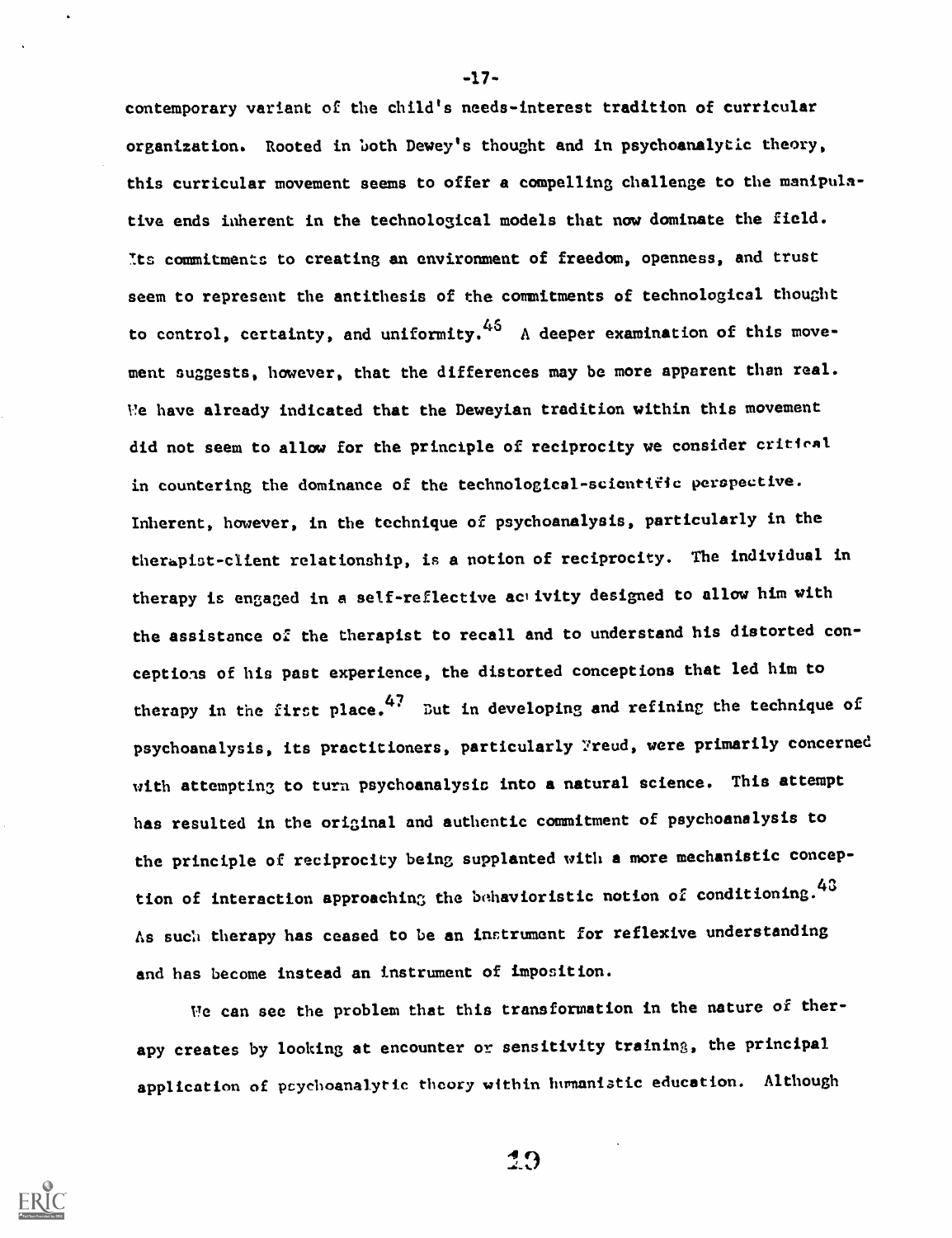the characteristics supposedly nurtured by encounter groups seem to represent the antithesis of imposition and manipulation, these groups are in fact highly manipulative. Sensitivity training acts in effect to subjugate the individuality within heterogeneous groups of people by instilling within them common and shared emotional attachments.  $49$  The process, according to one critic, is one of indectrination:

> They actually work to control their members, however, by an indoctrination process which makes them emotionally dependent upon the group. The individual is first encouraged to admit something distressing about himself, which makes him anxious about the good will of the others. Sympathy from them then brings about Lis conversion and consolidation with the group; this leads to his participotion in constraining the 'next guy to do the same. Ls one trainee put it, "It's funny how committed we each get after we're worked over by the group.<sup>50</sup>

In effect, then, the child's needs-interests tradition as it is currently represented in the humanistic education movement appears to reflect the same commitment to like-mindedness that has historically dominated curriculum thought. The curriculum within this movement becomes an instrument of social control for exploitative ends just as it is within competency-based education and the other forms of the technological-scientific perspective that exist within the contemporary curriculum field.

### Conclusions

In this paper we have argued that the problem facing the curriculum field is that it lacks an alternative viewpoint on social control to counter the theory that has prevailed within the field since its formative days. Ve have identified this prevailing theory as being rooted in the work of Edward  $\Lambda$ . Ross and Ross L. Finney. We have shown that this theory of social control has posed two critical difficulties for the field. First, it has made the dominant organizational tradition within the field, the technological-scientific perspective, an instrument of exploitation. Second, the apparent integration of



-13-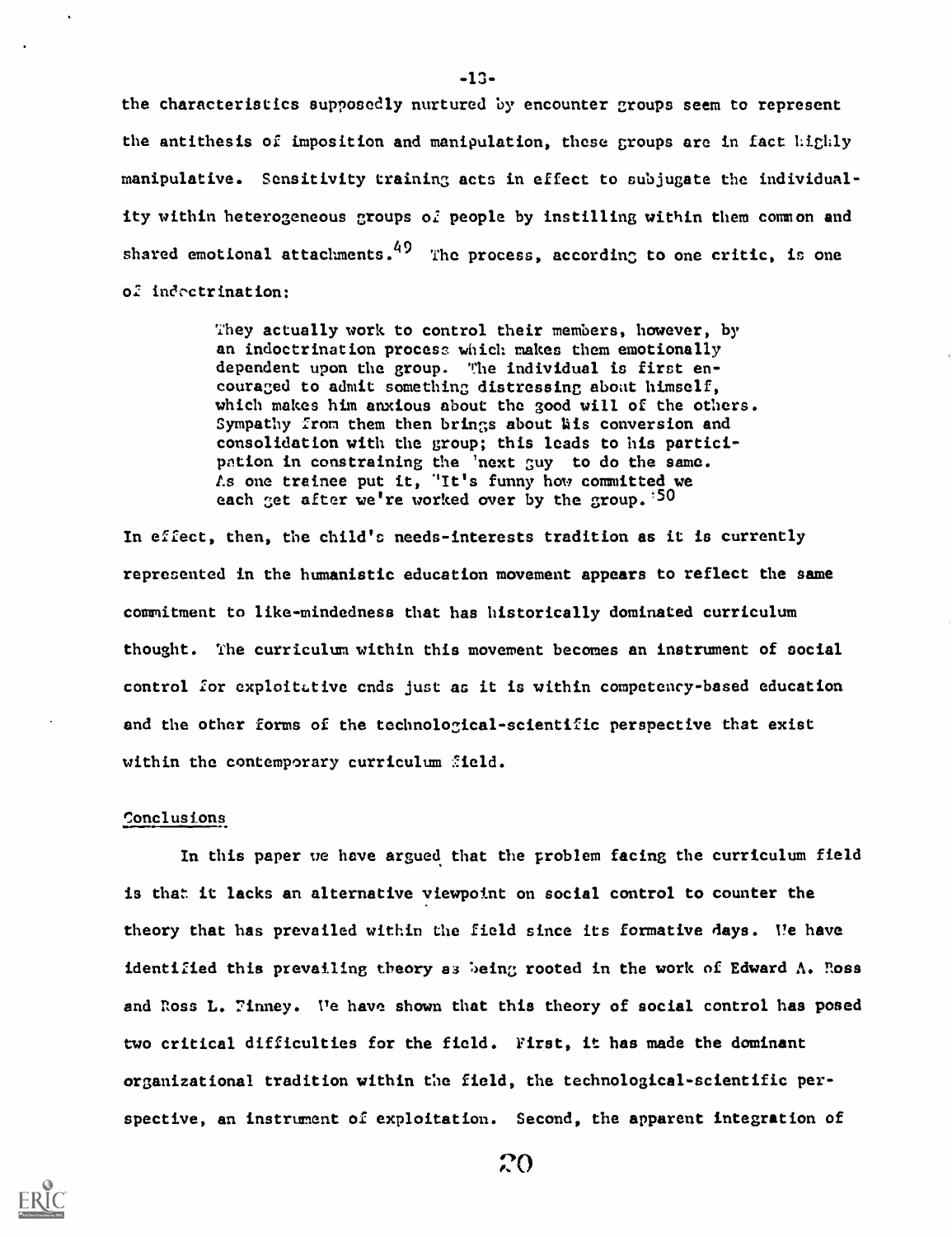this theory of social control into alternative organizational traditions within the field, such as the child's needs-interests tradition, has prevented these traditions from expressing what appears to be their authentic orientation. As a result: these traditions too have become instruments of exploitation

We have also argued that within the history of American social and educational thought there exists a different perspective on social control than that of loss and Pinney's, specifically the theory of social control developed by George Herbert Mead. Mead's theory, which was developed during the same years that Ross' theory was developed and adopted into the curriculum field, represents the alternative perspective on social control which the contemporary field needs. Mead's provision for the principle of reciprocity can, at the least, free contemporary curriculum theorists from their historic overreliance on tzchnological thought by providing them with the construct they need to develop truly alternative modes of curriculum organization to that of the technological-scientific perspective. In this respect Mead's theory of social control constitutes a valuable theoretical tool from the historic traditions of American thought, traditions which curriculum theorists need to reacquaint themselves with, which can be employed to redirect the field toward more constructive ends that support and nurture individuality.



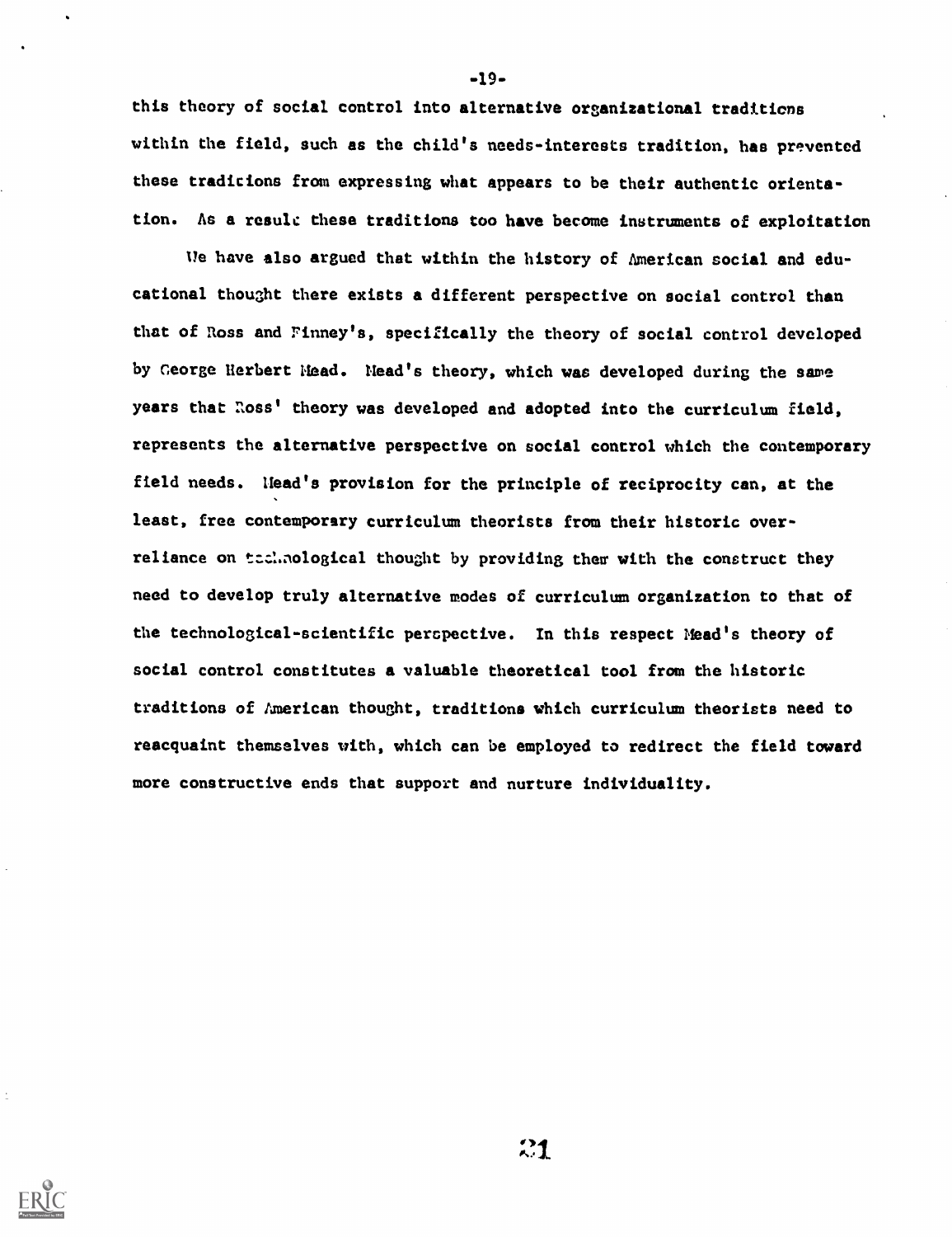### FOOTNOTES

-20-

1. John U. Petras (ed.), George Herbert Mead: Essays on his Social Philosophy (New York: Teachers College Press, 19G3), p. 3.

2. There have been, however, two attempts made to derive the educational implications of Mead's thought. There was the 1943 study, originally a doctoral dissertation at Teachers College, by Alfred Stafford Clayton, entitled Emergent Mind and Education: A Study of George Herbert Mead's Bio-Social Behaviorism from an Educational Point of View. Unforturately, the majority of this study was limited to a summary of Mead's social psychology. It was not elear that the educational implications he claimed to have discovered were rooted in Mead's thought. Most of them could have been as easily derived from the principles of the Progressive Education Movement, particularly the child centered tradition within that movement. More recently O. K. Moore and Alan Ross Anderson have attempted to adapt Mead's social psychology to educational practice in their notion of a "clarifying educational environment." The embodiment of their 'clarifying environment' was the talking typewriter, a computerized system, that responded to student iniuts made through a keyboard terminal in both print and in a simulated human voice. As such the response was designed to represent Head's generalized other. The function of the "clarifying environment" then was to simulate, using a machine, the pattern of interaction that leads to the emergence of self. Unfortunataly their use of technology led them to a rather mechanistic interpretation of Mead's ideas that failed to reflect the most important element, the reflexiveness between the phases of the self. See C. K. Moore and Alan Ross Anderson, "Some Principles for the Design of Clarifying Educational Environments," in Handbook of Socialization Theory and Research, ed. by David . Coslin (Chicago: Rand McMally and Company, 1969), pp. 574-603; and O. K. Moore and Alan Ross Anderson, The Desponsive Environments Project,' in Early Education, ed. by Robert D. Hess and Roberta Meyer Bear (Chicago: Aldine Publishing Company, 196) , pp. 130-103.

3. Herbert I. Xliebard, "Bureaucracy and Curriculum Theory," in Freedom, Pureaucracy, and Cchooling, ed. by Vernon Haubrich (Washington: Association for Supervision and Curriculum Development, 1971), pp. 75-39; Michael Apple, "The Adequacy of Systems Management Procedures in Education, The Journal of Educational Research LXVI (September 1972), 13.

4. Xliebard, Ibid., pp. 37-93; Apple, Ibid., pp. 12-16.

5. H. C. Brearley, "The Nature of Social Control," in Social Control, ed. by Joseph C. Roucek (New York: D. Van Nostrand, .947), p. 3.

6. Larry II. Franklin, "American Curriculum Theory and the Problem of Social Control, 1913-1933," a paper presented at the 1974 annual meeting of the American Educational Research Association, Chicago, Illinois (ERIC #092 419-Research in 7.ducation, October, 1974).

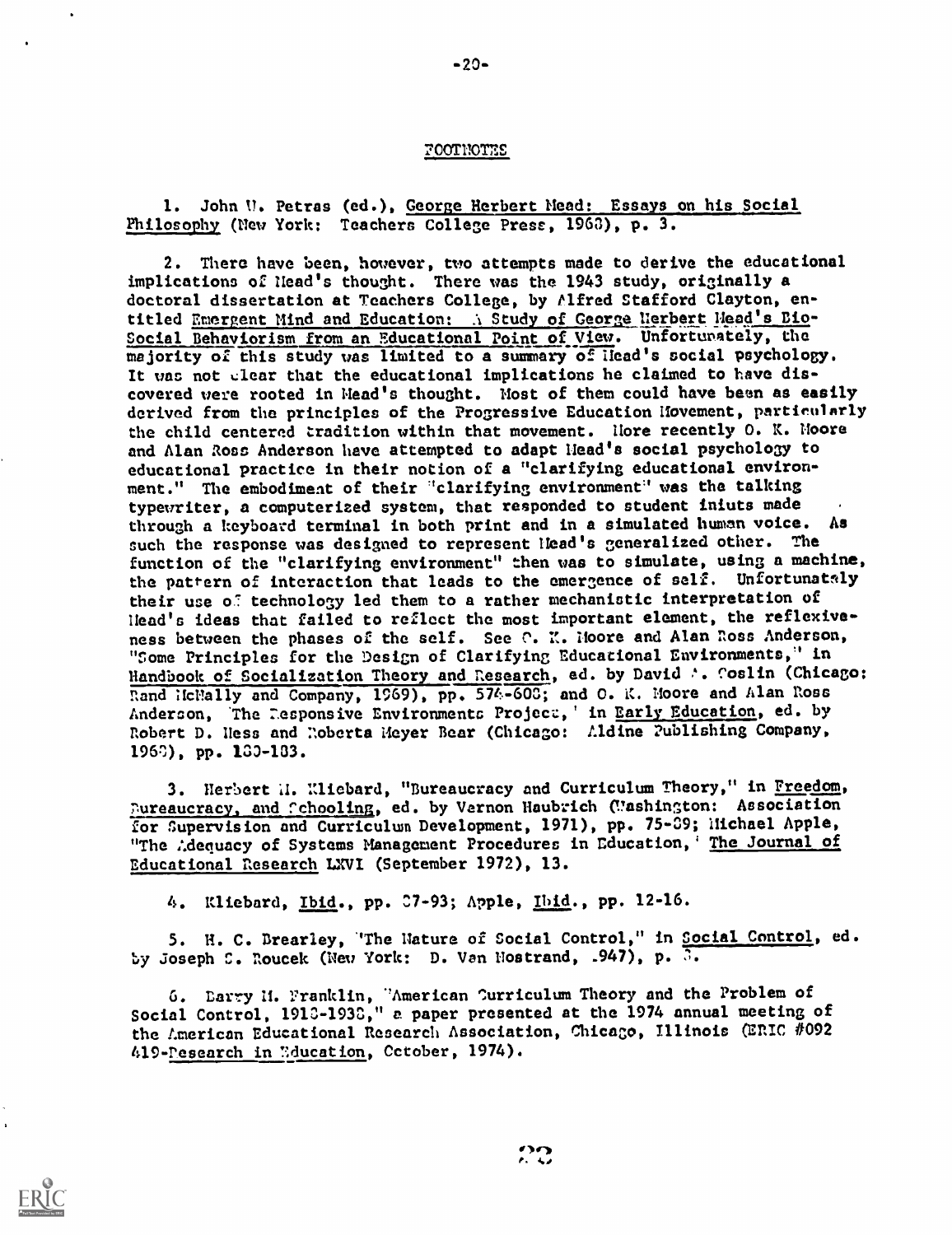7. Ross L. Pinney, A Sociological Philosophy of Education (New York: Macmillan Company, 1929), p. 60.

2. Ibid., p. 395.

9. Ibid., pp. 397-393.

10. For an examination of this issue see Barry H. Franklin, 'Technological Models and the Curriculum Field: Some Thoughts Toward a New Curriculum History," The Educational Forum, in press.

11. Ue are in this paper assuming that social control is a constitutive property of social life. The idea of social control then is synonymous with the notion of society and its institutions. See Peter L. Berger and Thomas Luckmann, The Social Construction of Reality: A Treatise in the Sociology of Knowledge (Garden City: Anchor Books, 1967), p. 55.

12. Brearley, loc. cit.

13. George Herbert lead, Mind, Self, and Society, ed. by Charles V. Morris (Chicago: University of Chicago Press, 1934), pp. 140, 142, 154-156.

14. Ibid., p. 134.

15. Ibid., p. 136.

16. Herbert Blumer, "Sociological Implications of the Thought of Ceorge Herbert Head," American Journal of Sociology LXXI (March, 1966), p. 536.

17. Mead, op. cit., pp. 177-173, 199-200.

18. Ibid., pp. 249-250, 253; Blumer, op. cit., pp. 540-541; Maurice Natanson, The Social Dynamics of Ceorge H. Mead (Mashington, D.C.: Public Affairs Press, 1956), p. 19.

19. Mead, Ibid., p. 210.

20. Ibid., p. 255.

21. Ibid.

22. Ibid.

23. Blumer, op. cit., p. 539.

24. George Herbert lead, 'The Genesis of the Self and Social Control," International Journal of Ethics XXXV (April, 1925), p. 275.

25. Ibid.

26. Ibid.

27. We have derived this notion, although we are using it in a more limited and less mechanistic sense, from the work of Alvin Couldner on the norm of reciprocity. See Alvin W. Couldner, "The Norm of Reciprocity: A Preliminary Statement," American Sociological Review (April, 1960), pp. 161-179.

 $f(\theta) = \frac{1}{2}$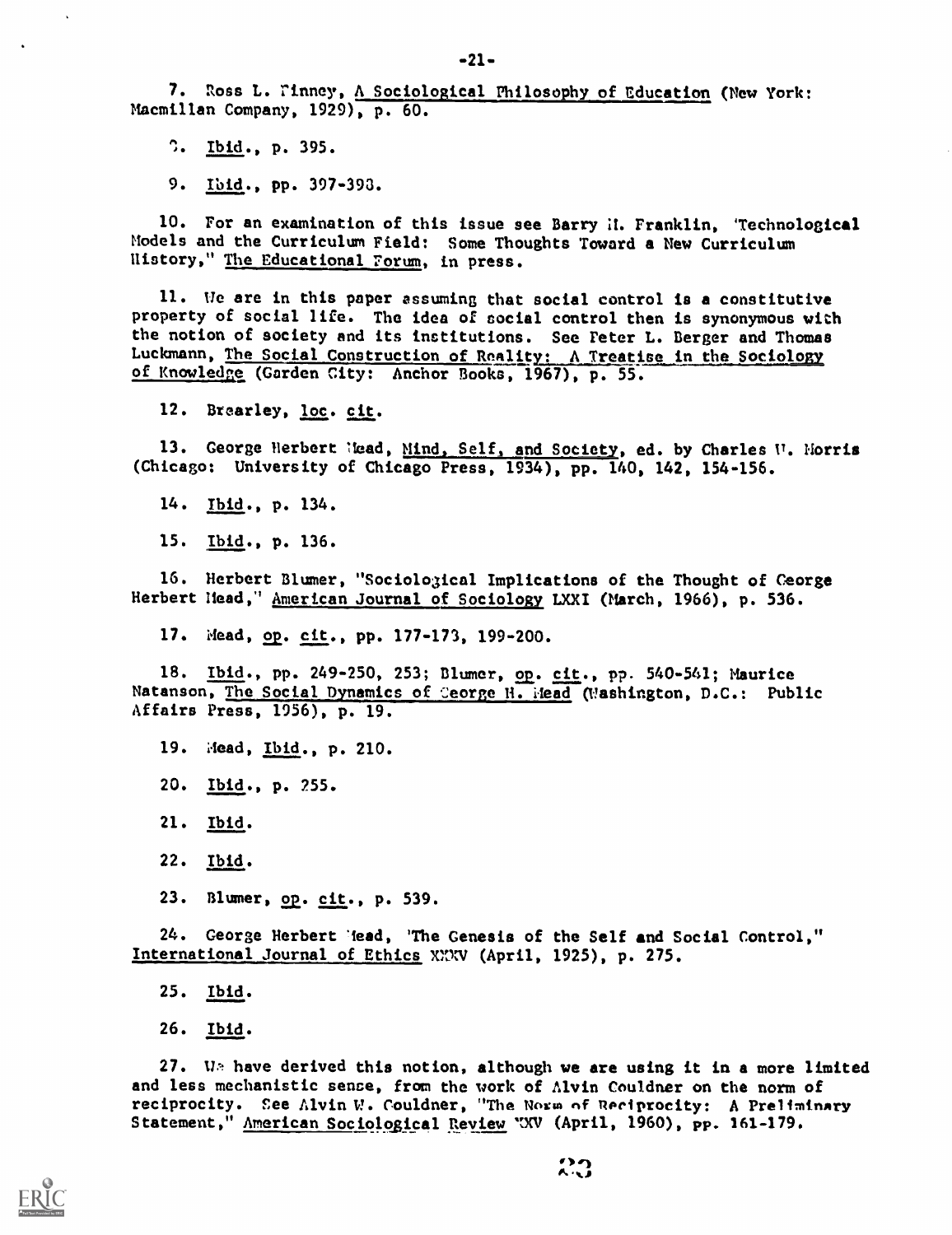28. Alfred Schutz implies a similar idea in his notion of the 'reciprocity of perspectives," his term for those aspects of our thought that allow us to resolve the conflicts between our private experience and our shared, public experience. See Alfred Schutz, "Common Cense and Scientific Interpretation of Human Action," Collected Papers I: The Problem of Social Reality, ed. by Maurice Natanson (The Hague: Martinus Nijhoff, 1973), pp. 11-12. Maxine Greene also seems to find an idea similar to the one we are positing in Schutz's notion of the "reciprocity of perspectives." See Maxine Creene, 'Cognition, Consciousness, and Curriculum,' in Heightened Consciousness, Cultural Revolution, and Curriculum Theory, ed. by William Pinar (Berkeley: McCutchan Publishing Company, 1974), p. 73.

29. Our idea of reciprocity is suggested in the notion of "reciprocal expectations" as developed by Jurgen Habermas. See Jurgen Habermas, Toward a Rational Society: Student Protest, Science, and Politics, trans. by Jeremy J. Shapiro (Boston: Beacon Press, 1970), p. 93.

30. The philosopher, David Miller, a student of Mead's at Chicago, suggests that Mead was more concerned than Dewey with the question of the coordination and reciprocal relationship between the environment and the organism and between the stimulus and the response. He believes that Dewey consulted with Mead in writing the reflex arc critique. But more interesting is his view that Mead had developed a rudimentary formulation of his idea of the act, which had inherent in it a notion of reciprocity, before the publication of Dewey's article. See David L. Miller, George Herbert Mead: Self, Language and the World (Austin: University of Texas Press, 1973), p. xxvi. But it was to Dewey's reflex arc critique that Mead referred to in articulating his notion of social interaction, particularly its reflexive element. See George Herbert Mead, Movements of Thought in the Nineteenth Century, ed. by Merritt H. Moore (Chicago: University of Chicago Press, 1936), p. 389.

31. John Dewey, "The Reflex Arc Concept in Psychology," in Philosophy, Psychology, and Social Practice, ed. by Joseph Ratner (New York: Capricorn Books, 1967), pp. 252-253, 253, 265-266.

32. Movements of Thought in the Mineteenth Century, op. cit., pp. 389-390.

33. Ceorge Merbert Mead, "The Policy of The Elementary School Teacher," in Petras, op. cit., p. 26; Arthur C. Wirth, John Dewey as Educator (New York: John Wiley and Sons, 1966), pp. 48, 49, 76, 100, 102.

34. Mind, Self, and Society, op. cit., pp. 264-265.

35. Juliet Hammond, "Notes on a Course in the Philosophy of Education' given by Ceorge Herbert Mead at the University of Chicago, 1910-1911, The George Herbert Mead Papers, The University of Chicago Library, p. 9. Mead spelled out the notion that social objects are social constructs in the following terms: 'This power to combine stimuli makes manifold conduct possible. We control our conduct by determing (sic) the objects to which we will respond,--by constructing objects, by determination of stimuli. So we resent an insult only when it comes from one of our own, or of a higher class. It is only a mere passing sound, with no meaning otherwise for us." (p. 8)

 $2.1$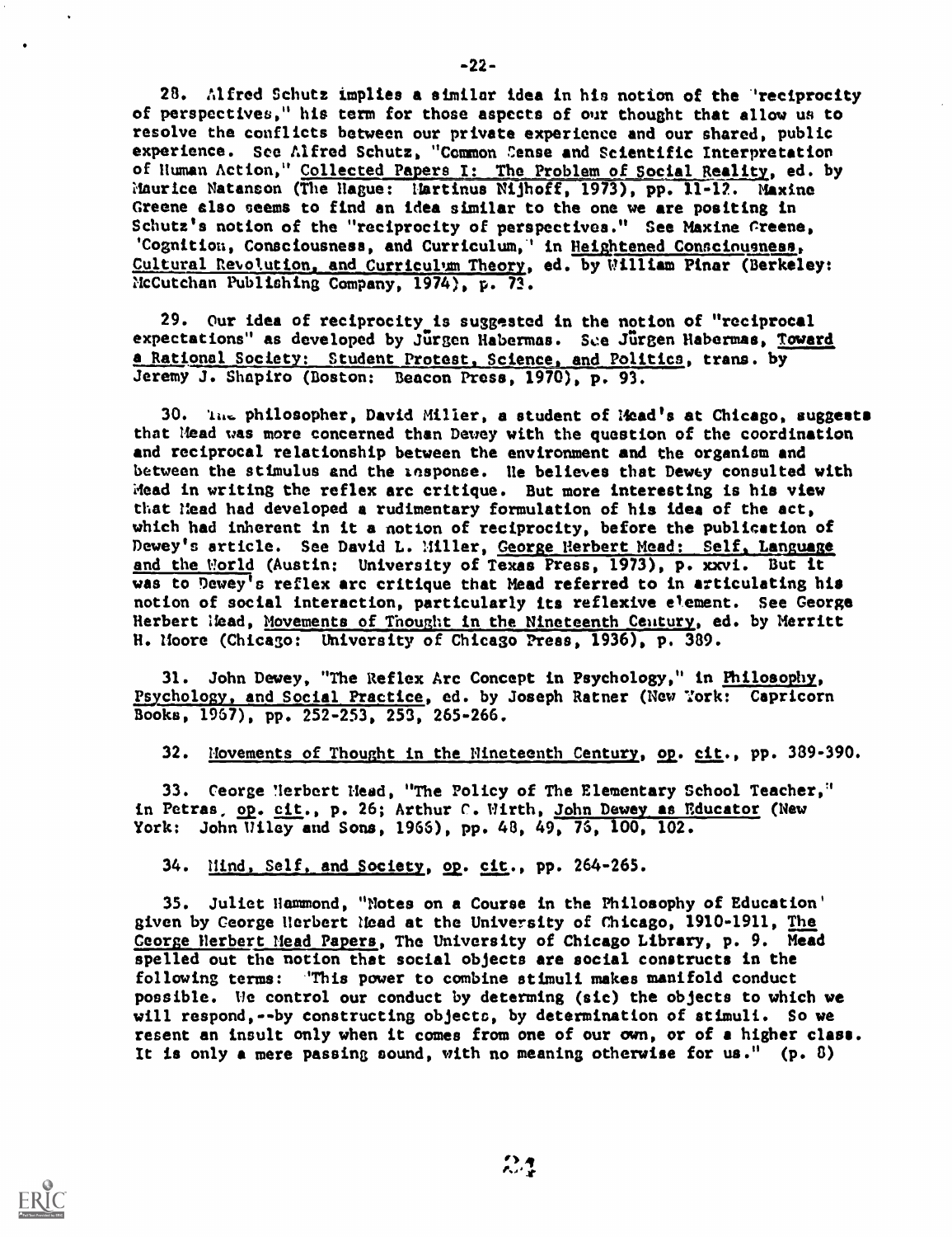36. Couldner,  $op. cit.$ , pp. 161-'62, 167-168: For an example of how the idea of reciprocity has become distorted in our contemporary thought see Talcott Parsons, The Social System (New York: The Free Press, 1951), p. 33.

37. For a discussion of this trend see Charles E. Bidwell, "Fchooling and Socialization for Moral Commitment," Interchange III (#4, 1972), 1-27; for an example of this trend see Edward Ilynne, 'Socialization to Adulthood: Different Concepts, Different Policies, 'Interchange V (#1, 1974), 23-25.

33. Blumer, op. cit., pp. 535-536, 542.

39. John Dewey, Democracy and Education (New York: The Free Press, 1966), 76-30.

40. Ibid., pp. 14, 33.

41. Compare, Ibid., p. 30 with John Dewey, Lectures in the Philosophy of Education, 1399, ed. by Reginald D. Archembault (New York: Random Nouse, 1966), p. 43.

42. Personal conmunication from Professor David Hiller. See also, Miller, loc. cit.

43. William Heard Kilpatrick, "The Project Nethod," Teachers College Record XIX (September, 1913), 323-325.

44. Kenneth Denne, 'Democratic Ethics and Human Engineering, in The Plauning of Change, ed. by Varren G. Benis, Kenneth Benne, and Robert Chin (New York: Holt, Rinehart and Vinston, 1961), pp. 141-148; Kenneth Benne, "Authority in Education, ' Harvard Education11 Review XL (August, 1970), 335-410. For an example of this critique of Benne's thought see David N. Silk, 'Authority and Consent in Education," Educational Theory NXIV (January, 1974), pp. 247-254.

45. For examples of this revisionist interpretation see Ualter Feinberg, Progressive Education and Focial Planning, Teachers College Record, LXXII (May, 1972), 435-505; and Clarence Karier, "Liberal Ideology and the Quest for Orderly Change,' in Roots of Crisis (Chicago: Rand HcNally, 1973), pp. C4-107. For an example of the aspect of Dewey's thought that these revisionist historians are concerned about, see John Dewey, 'Conditions Imong the Poles in United States," Unpublished Confidential Report, 1913.

4G. Carl Rogers, Freedom to I.-ern (Columbus: Charles Merrill, 1969), pp. 253, 290-291, 310. For a discussion of the linkage between humanistic education and therapy see Alan Lockwood, "A Critical View of Values Clarification," University of Uisconsin, mimeo.

47. Jürgen Pabermas, Knowledge and Human Interest, trans. by Jermy J. Psychoanalytic Method," in Therapy and Technique, ed. by Philip Rieff (New York: Collier Books, 1963), pp. 55-61. Shapiro (Boston: Deacon Press, 1970), chapter 10; Sigmund Freud, 'Freud's

48. Habermas, Ibid., chapter 11. Habermas argues that the kind of transformation in the pattern of interaction that we are identifying with our